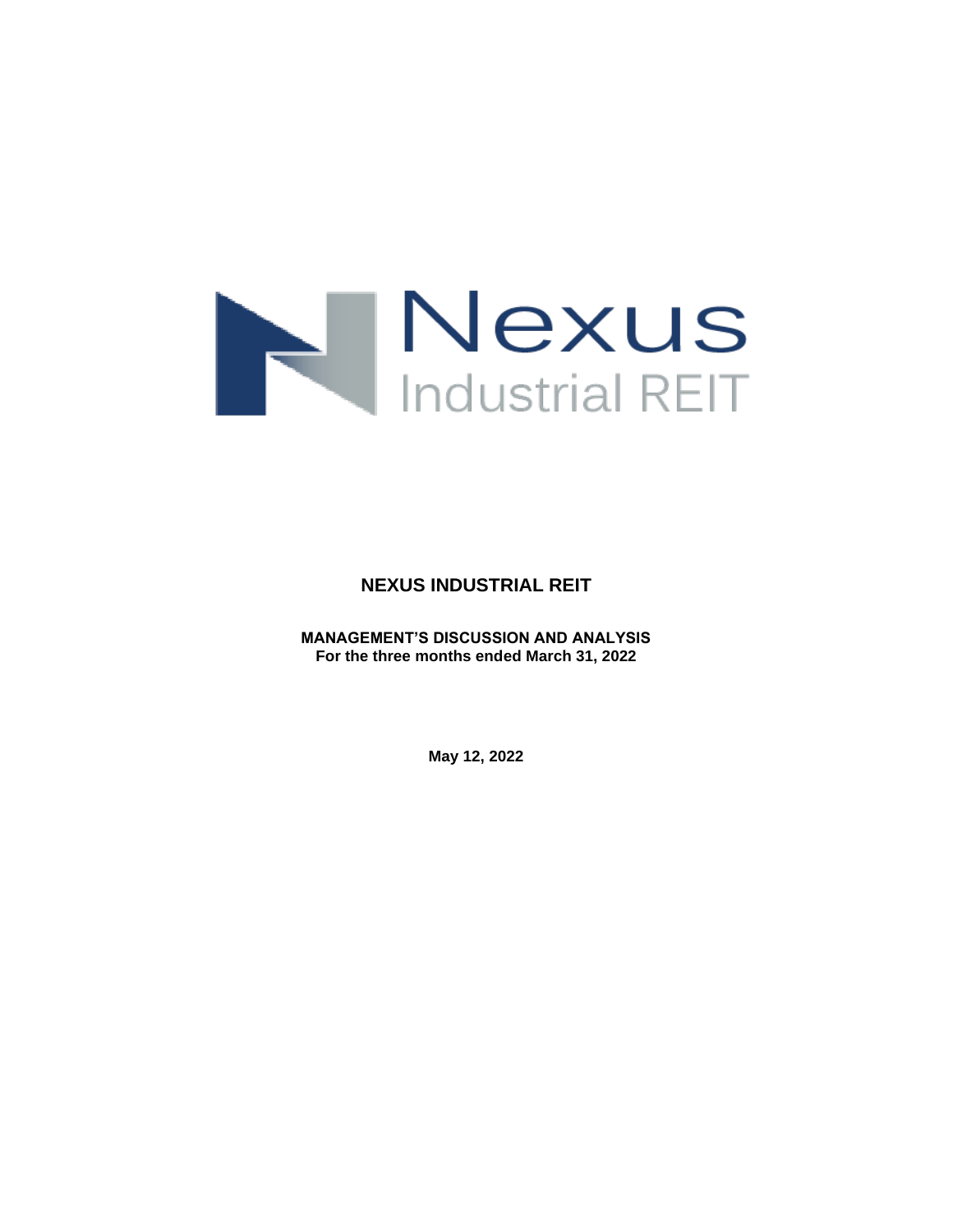# **TABLE OF CONTENTS**

| <b>BASIS OF PRESENTATION</b>                                                     | 3                       |
|----------------------------------------------------------------------------------|-------------------------|
| <b>FORWARD LOOKING STATEMENTS</b>                                                | 3                       |
| <b>NON-IFRS FINANCIAL MEASURES</b>                                               | 3                       |
| <b>BUSINESS OVERVIEW AND STRATEGY</b>                                            | 5                       |
| <b>HIGHLIGHTS</b>                                                                | 5                       |
| <b>ACQUISITIONS AND DISPOSALS</b>                                                | 6                       |
| <b>ACQUISITIONS</b>                                                              | 6                       |
| <b>ASSETS HELD FOR SALE</b>                                                      | 6                       |
| <b>PORTFOLIO OVERVIEW</b>                                                        | $\overline{\mathbf{z}}$ |
| REIT PROPERTIES BY ASSET CLASS AS AT MARCH 31, 2022                              | 7                       |
| PROPERTY COMPOSITION DIVERSITY                                                   | 11                      |
| <b>TOP TEN TENANTS</b><br>WEIGHTED AVERAGE REMAINING LEASE TERM                  | 11<br>11                |
| <b>SUMMARY OF RESULTS</b>                                                        | 12                      |
| <b>FINANCIAL HIGHLIGHTS</b>                                                      | 12                      |
| <b>FINANCIAL RESULTS</b>                                                         | 13                      |
| SELECT BALANCE SHEET DATA                                                        | 15                      |
| <b>SUMMARY OF QUARTERLY RESULTS</b>                                              | 16                      |
| <b>SAME PROPERTY RESULTS</b>                                                     | 17                      |
| <b>FUNDS FROM OPERATIONS AND ADJUSTED FUNDS FROM OPERATIONS</b>                  | 17                      |
| AFFO CAPITAL RESERVE                                                             | 18                      |
| FINANCIAL CONDITION, LIQUIDITY AND CAPITAL RESOURCES                             | 19                      |
| <b>MORTGAGES PAYABLE</b>                                                         | 20                      |
| <b>CREDIT FACILITIES</b>                                                         | 21                      |
| SIGNIFICANT ACCOUNTING POLICIES AND ACCOUNTING ESTIMATES                         | 22                      |
| STANDARDS ISSUED BUT NOT YET EFFECTIVE                                           | 23                      |
| DISCLOSURE CONTROLS AND PROCEDURES AND INTERNAL CONTROL OVER FINANCIAL REPORTING | 24                      |
| <b>FINANCIAL INSTRUMENTS AND RISKS AND UNCERTAINTIES</b>                         | 24                      |
| <b>COMMITMENTS</b>                                                               | 27                      |
| <b>OUTSTANDING UNIT DATA</b>                                                     | 28                      |
| <b>DISTRIBUTIONS</b>                                                             | 28                      |
| <b>DISTRIBUTION REINVESTMENT PLAN</b>                                            | 29                      |
| <b>RELATED PARTY TRANSACTIONS</b>                                                | 29                      |
| <b>OUTLOOK</b>                                                                   | 29                      |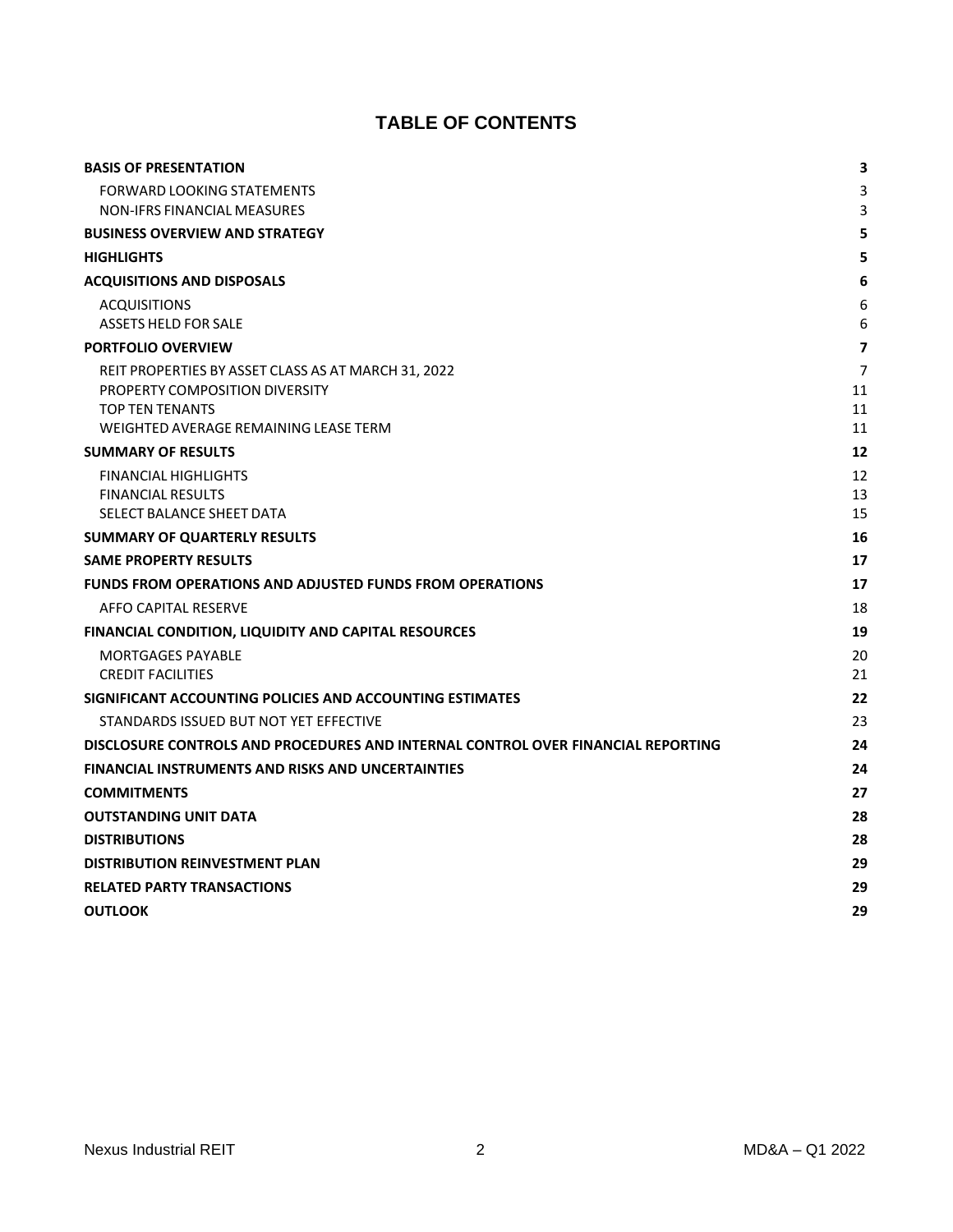## <span id="page-2-0"></span>**BASIS OF PRESENTATION**

The following management's discussion and analysis ("**MD&A**") of Nexus Industrial REIT ("the **REIT**") for the three months ended March 31, 2022 should be read in conjunction with the REIT's audited consolidated financial statements for the years ended December 31, 2021 and 2020 and the unaudited condensed consolidated interim financial statements for the three months ended March 31, 2022.

The information contained in this MD&A reflects events up to May 12, 2022, the date on which this MD&A was approved by the REIT's Board of Trustees. Financial data included in the tables of this MD&A is presented in thousands of Canadian dollars, except per unit amounts, which is the functional currency of the REIT, and has been prepared in accordance with International Financial Reporting Standards ("**IFRS**") as issued by the International Accounting Standards Board ("**IASB**"). Additional information about the REIT can be accessed at [www.sedar.com.](http://www.sedar.com/)

On February 1, 2021, the REIT commenced trading on the Toronto Stock Exchange ("**TSX**") under the symbol "NXR.UN" and was delisted from the TSX Venture Exchange upon commencement of trading on the TSX. On January 29, 2021, the REIT's trust units ("**REIT Units**"), Class B LP Units of subsidiary limited partnerships of the REIT ("**Class B LP Units**") and associated special voting units were consolidated on the basis of one postconsolidation unit per four pre-consolidation units (the "Consolidation").

The number of REIT Units, Class B LP Units, restricted share units and unit options, the exercise price of outstanding unit options and per unit amounts have been proportionately adjusted within this MD&A for all periods presented to reflect the Consolidation effected on January 29, 2021.

## <span id="page-2-1"></span>**FORWARD LOOKING STATEMENTS**

Certain statements contained in this MD&A constitute forward-looking statements which reflect the REIT's current expectations and projections about future results. Often, but not always, forward-looking statements can be identified by the use of words such as "plans", "expects" or "does not expect", "is expected", "estimates", "intends", "anticipates" or "does not anticipate", or "believes", or variations of such words and phrases or state that certain actions, events or results "may", "could", "would", "might" or "will" be taken, occur or be achieved. Forward-looking statements involve known and unknown risks, uncertainties and other factors which may cause the actual results, performance or achievements of the REIT to be materially different from any future results, performance or achievements expressed or implied by the forward-looking statements, including but not limited to: real property ownership and tenant risk, competition, fixed costs and increased expenses, general uninsured risks, environment and litigation risk, credit risk, liquidity risk, interest rate risk, and the impact of the coronavirus disease 2019 ("**COVID-19**"). These risks are more fully discussed under *Financial Instruments and Risks and Uncertainties* in this MD&A. Actual results and developments are likely to differ, and may differ materially, from those expressed or implied by the forward-looking statements contained in this MD&A. Such forward-looking statements are based on a number of assumptions that may prove to be incorrect.

While the REIT anticipates that subsequent events and developments may cause its views to change, the REIT specifically disclaims any obligation to update these forward-looking statements except as required by applicable law. These forward-looking statements should not be relied upon as representing the REIT's views as of any date subsequent to the date of this MD&A. There can be no assurance that forward-looking statements will prove to be accurate, as actual results and future events could differ materially from those anticipated in such statements. Accordingly, readers should not place undue reliance on forward-looking statements. The factors identified above are not intended to represent a complete list of the factors that could affect the REIT.

## <span id="page-2-2"></span>**NON-IFRS FINANCIAL MEASURES**

Net operating income ("**NOI**") and same property NOI ("**Same Property NOI**") are measures of operating performance based on income generated from the properties of the REIT. Management considers these non-IFRS financial measures to be important measures of the REIT's operating performance. Funds from operations ("**FFO**") is a measure of operating performance based on the funds generated from the business of the REIT before reinvestment or provision for other capital needs. Management considers this non-IFRS financial measure to be an important measure of the REIT's operating performance. Management considers adjusted funds from operations ("**AFFO**"), a non-IFRS financial measure, to be an important performance measure of recurring economic earnings. **Debt to total assets** is a capital management measure. The REIT's calculation of **Debt** includes mortgages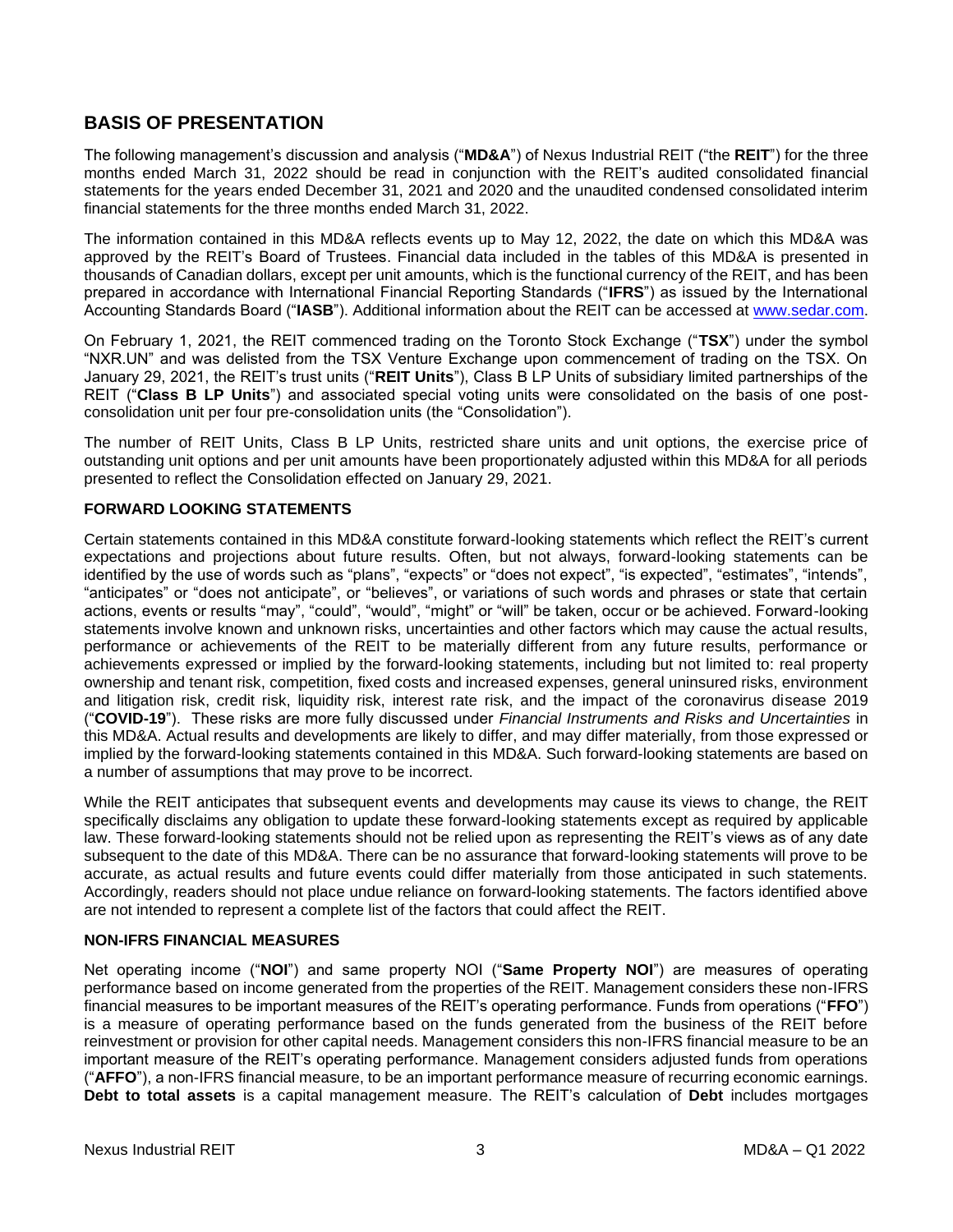payable, Credit Facilities and lease liabilities at their carrying values in the REIT's consolidated statement of financial position. The measure is calculated as Debt divided by the REIT's total assets. The REIT believes the measure is useful in evaluating its degree of financial leverage, borrowing capacity and the relative strength of its balance sheet. Net asset value ("**NAV**") represents the REIT's total assets less its total liabilities, excluding Class B LP Units, which are accounted for as a liability but are considered as equity by the REIT. NAV per unit represents NAV divided by the number of REIT Units and Class B LP Units outstanding. Management considers NAV per unit, a non-IFRS financial measure, to be an important measure of the REIT's operating performance.

**Normalized FFO** and **Normalized AFFO** are considered important measures which adjust FFO and AFFO, respectively, to exclude the impact of unique or non-recurring items.

NOI, Same Property NOI, FFO, Normalized FFO, AFFO, Normalized AFFO, Debt to total assets and NAV are not measures defined by IFRS, do not have standardized meanings prescribed by IFRS and should not be construed as alternatives to net income, cash generated by (used in) operating activities or other measures of financial performance calculated in accordance with IFRS. NOI, Same Property NOI, FFO, Normalized FFO, AFFO, Normalized AFFO and NAV as computed by the REIT may differ from similar measures as reported by other trusts or companies in similar or different industries.

**NOI** is used by industry analysts, investors and management to measure operating performance of Canadian real estate investment trusts. NOI represents property revenues less property operating expenses as presented in the consolidated statements of income and comprehensive income prepared in accordance with IFRS. Accordingly, NOI is equivalent to net rental income as presented in the consolidated statements of income and comprehensive income. NOI excludes certain expenses included in the determination of net income such as general and administrative expense, fair value adjustments, income (loss) from equity accounted investment in joint venture, loss on disposal of investment properties, other income, net interest expense and distributions on Class B LP Units.

**Same Property NOI** is defined as NOI generated from properties which were owned by the REIT throughout an entire reporting period in both the current and comparative periods. Same Property NOI excludes amortization of straight-line rent, tenant incentives and leasing costs, and termination fees and other non-recurring items. Same Property NOI includes vendor rent obligation amounts which are payable from vendors of properties until the buildout of the properties is complete and all tenants are occupying and paying rent. Management considers Same Property NOI to be an important measure of operating performance of the REIT's properties.

The Real Property Association of Canada issued whitepapers on FFO for IFRS and AFFO for IFRS dated February 2017, as amended in February 2018 and February 2019 (the "Whitepapers"). The REIT calculates FFO and AFFO in accordance with the Whitepapers.

**FFO** is defined as net income in accordance with IFRS, excluding gains or losses on sales of investment properties, tax on gains or losses on disposal of properties, transaction costs expensed as a result of acquisitions being accounted for as business combinations, gain from bargain purchase, fair value adjustments of investment properties, unit options, restricted share units and derivative financial instruments, fair value adjustments and other effects of redeemable units classified as liabilities and the Class B LP Units, if any, amortization of right-of-use assets, lease principal payments, deferred income taxes, and amortization of tenant incentives and leasing costs. FFO also includes adjustments in respect of equity accounted entities for the preceding items. Normalized FFO is defined as FFO, net of adjustments for unique or non-recurring items.

**AFFO** is defined as FFO subject to certain adjustments, including differences resulting from recognizing ground lease payments and rental income on a straight-line basis, and reserves for normalized maintenance capital expenditures, tenant incentives and leasing costs. Normalized AFFO is defined as AFFO, net of adjustments for unique or non-recurring items.

The diluted weighted average number of units used to calculate diluted FFO per unit and diluted AFFO per unit reflects conversion of all dilutive potential units, represented by unit options, and restricted share units, assuming that unit options and are exercised with the assumed proceeds (comprised of exercise price and any related unrecognized compensation cost) used to purchase units at the average market price during the period.

**AFFO payout ratio**, and **Normalized AFFO payout ratio** are calculated as total distributions declared during the period (including distributions declared on Class B LP Units) divided by AFFO, and Normalized AFFO, respectively.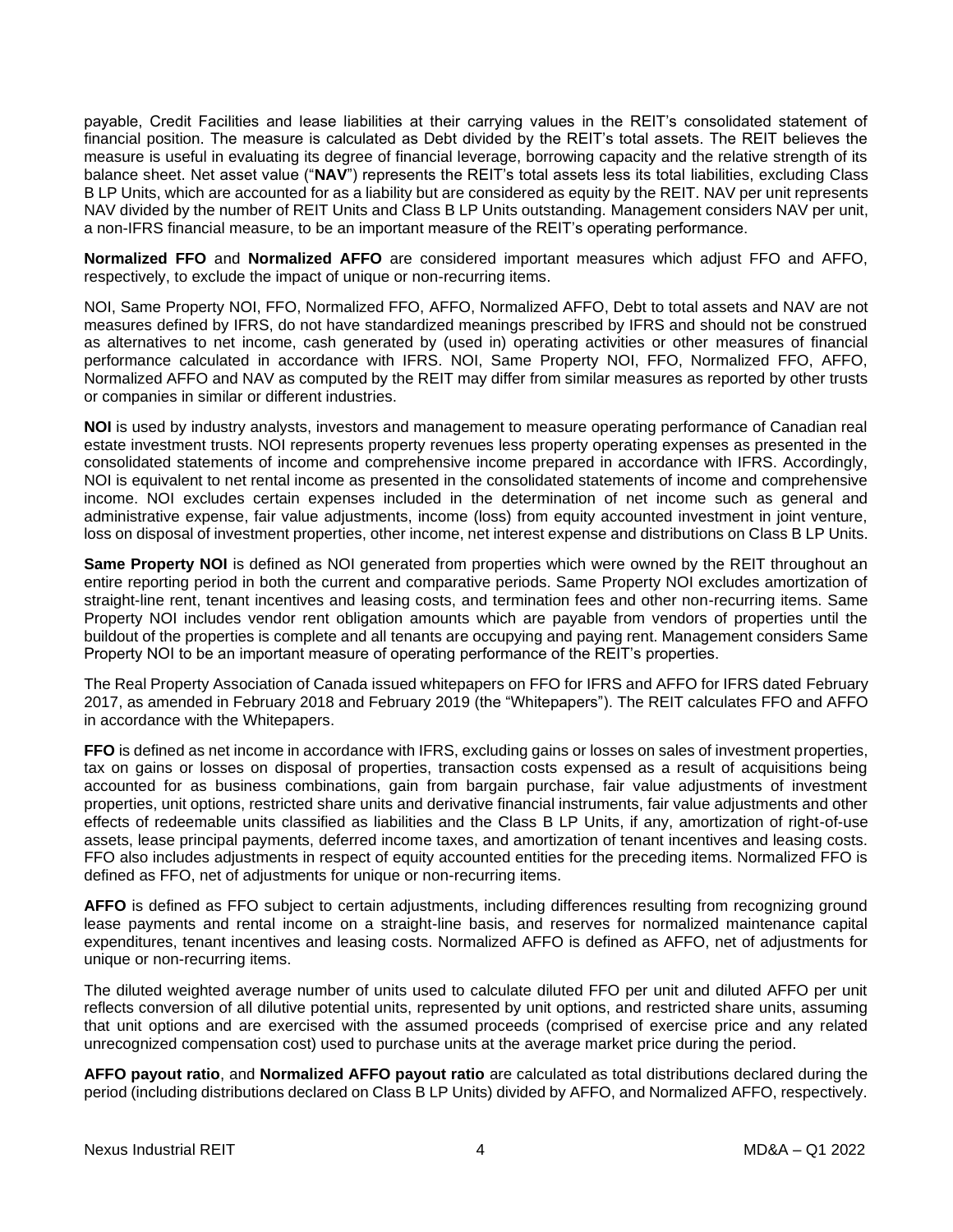## <span id="page-4-0"></span>**BUSINESS OVERVIEW AND STRATEGY**

Nexus Industrial REIT is an unincorporated, open-ended real estate investment trust governed by the laws of the Province of Ontario pursuant to an amended and restated declaration of trust dated March 7, 2022. The REIT owns and operates commercial real estate properties across Canada.

The strategy of the REIT is to grow by acquiring industrial real estate assets in jurisdictions, potentially including the United States, where opportunities exist to purchase assets on terms such that the acquisitions are expected to be accretive, on a per unit basis, to the AFFO of the REIT. The REIT seeks to identify potential acquisitions using investment criteria that focus on the security of cash flow, potential for capital appreciation, and potential for increasing value through more efficient management of the assets being acquired.

The REIT has a strategic relationship with RFA Capital Partners Inc. ("**RFA**"), through which the REIT expects to have unique access to properties identified through RFA's expansive network of favourable industry relationships developed through over 25 years of successfully investing in the Canadian real estate industry.

## <span id="page-4-1"></span>**HIGHLIGHTS**

- Completed \$236.4 million of industrial property acquisitions during Q1 2022, increasing NOI from industrial properties to approximately 84.4% of NOI for the quarter. To partially fund the acquisitions the REIT completed \$127.3 million of new mortgage financing at a weighted average interest rate of 3.25% and a term of 7.8 years.
- On January 1, 2022 the 100,000 square foot expansion at the REIT's co-owned Ajax industrial property was completed by the vendor, with the tenant in-place and paying rent.
- As part of its capital-recycling program, the REIT has determined to sell five non-industrial properties with a carrying value of \$54.9 million that are under negotiation or being marketed.
- Occupancy of 97% at March 31, 2022, increased from 96% at December 31, 2021 and 94% at March 31, 2021.
- Q1 2022 net operating income of \$22.0 million increased by \$11.5 million or 108% as compared to \$10.6 million for Q1 2021 and by \$3.0 million or 15% as compared to \$19.1 million for Q4 2021.
- Q1 2022 Same Property NOI(1) of \$10.1 million decreased by \$0.3 million or 3.2% as compared to Q1 2021 and by \$0.3 million or 3.2% as compared to Q4 2021. The decreases are primarily attributable to vacancies at one of the REIT's office properties and an industrial property in Regina. Efforts to re-lease the spaces are underway and discussions are being held with prospective new tenants.
- As at March 31, 2022, the REIT had \$150 million of recently acquired properties which were unencumbered. Once these properties are financed and the proceeds are deployed to acquire additional properties, the proceeds of 2021 equity raises will be fully deployed.
- Q1 2022 Normalized FFO<sup>(1)</sup> per unit of \$0.192, as compared to \$0.194 for Q4 2021 and \$0.203 for Q1 2021.
- Q1 2022 Normalized AFFO<sup>(1)</sup> per unit of \$0.165, as compared to \$0.173 for Q4 2021 and \$0.183 for Q1 2021.
- Q1 2022 Normalized AFFO payout ratio of 96.7%, as compared to 96.5% for Q4 2021 and 87.7% for Q1 2021.
- General and administrative expense for the quarter included a \$0.6 million RSU expense with RSUs granted and 1/3 vested in the quarter. Q2 2022 RSU expense is anticipated to decrease to \$0.15 million.
- Weighted average interest rate on mortgages of 3.29% at March 31, 2022, compared to at 3.28% at December 31, 2021, as the REIT managed acquisition financing in a rising interest rate environment, and down from 3.62% at March 31, 2021. At the same time, the weighted average term to maturity increased to 6.71 years at March 31, 2022 from 6.61 years at December 31, 2021 and 3.76 years at March 31, 2021.
- NAV<sup>(1)</sup> per unit increased to \$12.35 at March 31, 2022 as compared to \$12.18 at December 31, 2021 and \$10.09 at March 31, 2021.
- (1) See Non-IFRS Financial Measures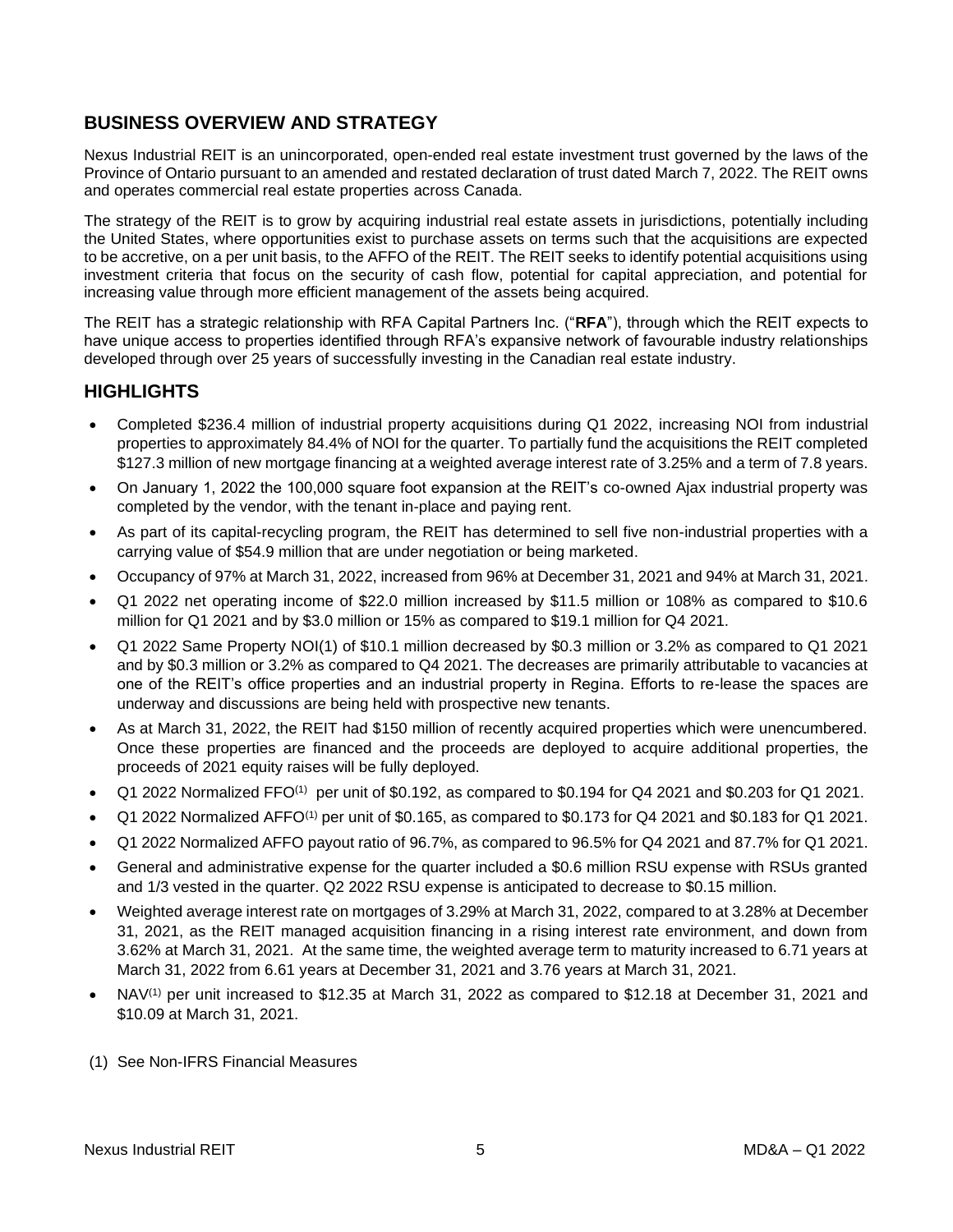# <span id="page-5-0"></span>**ACQUISITIONS AND DISPOSALS**

## <span id="page-5-1"></span>**ACQUISITIONS**

(In thousands of Canadian dollars)

| <b>Property location</b> | <b>Acquisition</b><br>date | <b>Gross</b><br>leasable<br>area<br>("GLA") | Contractual<br>purchase<br>price<br>\$ | <b>Fair value</b><br>adjustment<br>(note 1) | Transaction<br>costs<br>\$ | Investment<br>properties<br>acquired |
|--------------------------|----------------------------|---------------------------------------------|----------------------------------------|---------------------------------------------|----------------------------|--------------------------------------|
| Edmonton, AB             | March 1 <sup>st</sup>      | 72.420                                      | 14,600                                 |                                             | 51                         | 14,651                               |
| London, ON               | March 1 <sup>st</sup>      | 342,320                                     | 35.694                                 | 1.736                                       | 1,052                      | 38,482                               |
| Edmonton, AB             | February 22 <sup>nd</sup>  | 555,789                                     | 91.000                                 |                                             | 192                        | 91,192                               |
| Edmonton, AB             | February 8 <sup>th</sup>   | 210.429                                     | 38.161                                 |                                             | 154                        | 38,315                               |
| Mascouche, QC            | February 2 <sup>nd</sup>   | 101,315                                     | 28.914                                 |                                             | 976                        | 29,890                               |
| Regina, SK               | January 12th               | 179,291                                     | 28,000                                 | $\overline{\phantom{0}}$                    | 147                        | 28,147                               |
| Post-closing adjustments |                            |                                             |                                        |                                             | 2,524                      | 2,524                                |
|                          |                            | 1,461,564                                   | 236,369                                | 1,736                                       | 5,096                      | 243.201                              |

Note 1 – Fair value adjustment for Class B LP Units issued and mortgages assumed on acquisition.

On March 1, 2022, the REIT acquired an industrial property with a GLA of 72,420 square feet located in Edmonton, Alberta for a contractual purchase price of \$14.6 million.

On March 1, 2022, the REIT acquired three industrial properties with a combined GLA of 340,320 square feet located in London, Ontario for a contractual purchase price of \$35.7 million. The contractual purchase price was partially satisfied through the issuance of 1,565,394 Class B LP Units at a deemed value of \$11.30 per unit which are convertible to REIT Units on a one-to-one basis with the balance, net of closing adjustments, satisfied in cash. The fair value of the units issued as purchase consideration, on the date of issuance, was measured at the closing price of the REIT's units on March 1, 2022 of \$12.37 per unit. The properties were initially recorded at \$37.4 million, the fair value of the consideration paid. The carrying amount of the property was subsequently adjusted to the acquisition date fair value of the property of \$35.7 million.

On February 22, 2022, the REIT acquired two industrial properties with a total GLA of 555,789 square feet located in Edmonton, Alberta for a contractual purchase price of \$91.0 million. Concurrent with the acquisition, the REIT secured a \$60.0 million mortgage financing against the property at 3.18% with a 7-year term.

On February 8, 2022, the REIT acquired a 210,429 square foot industrial warehouse located in Edmonton, Alberta for a contractual purchase price of \$38.2 million. Subsequent to the acquisition, on February 22, 2022, the REIT secured a \$29.5 million mortgage financing against the property at 3.28% with a 10-year term. The property is subject to a ground lease that the REIT valued at \$9.2 million.

On February 2, 2022, the REIT acquired a 101,315 square foot newly constructed distribution centre located in the Montreal, Quebec area for a contractual purchase price of \$28.9 million. Subsequent to the acquisition, on February 22, 2022, the REIT secured a \$20 million mortgage financing against the property at 3.28% with a 10-year term.

On January 12, 2022, the REIT acquired a 179,291 square foot multi-tenant industrial property with 22 acres of excess land located in Regina, Saskatchewan for a contractual purchase price of \$28 million.

## <span id="page-5-2"></span>**ASSETS HELD FOR SALE**

As part of its capital-recycling program, the REIT has determined to sell five non-industrial properties with a carrying value of \$54.9 million that are under negotiation or being marketed, which have been classified as assets held for sale.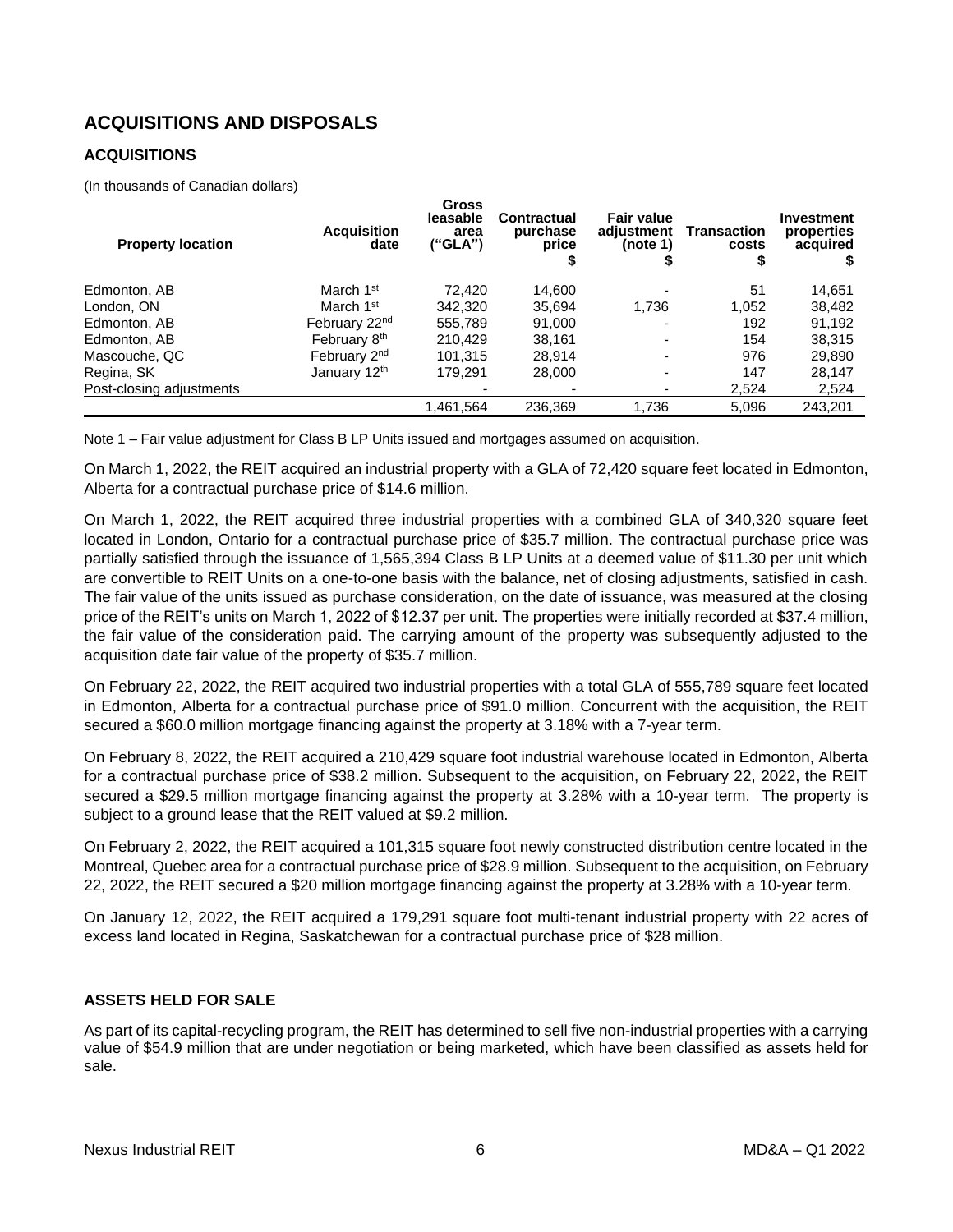# <span id="page-6-0"></span>**PORTFOLIO OVERVIEW**

## <span id="page-6-1"></span>**REIT PROPERTIES BY ASSET CLASS AS AT MARCH 31, 2022**

|                                                       | <b>Rentable Area</b> | <b>Rentable Area</b><br>(Square Feet) At<br><b>REIT Ownership</b> |               |
|-------------------------------------------------------|----------------------|-------------------------------------------------------------------|---------------|
| <b>Property Address</b>                               | (Square Feet)        | <b>Interest</b>                                                   | Occupancy     |
| <b>INDUSTRIAL</b>                                     |                      |                                                                   |               |
| <b>British Columbia</b>                               |                      |                                                                   |               |
| 988 Great St, Prince George                           | 53,126               | 53,126                                                            | 100%          |
| 965 McMaster Way, Kamloops                            | 13,706               | 13,706                                                            | 100%          |
| 9929 Swanson St, Fort St. John                        | 26,477               | 26,477                                                            | 100%          |
| 1771 Savage Rd, Richmond <sup>(2)(3)(4)</sup>         | 60,000               | 60,000                                                            | $0\%$ (2) (4) |
| <u>Alberta</u>                                        |                      |                                                                   |               |
| 4700 & 4750 - 102 Ave, SE, Calgary                    | 29,471               | 29,471                                                            | 100%          |
| 3780 & 4020 - 76 <sup>th</sup> Ave, SE, Calgary       | 58,937               | 58,937                                                            | 100%          |
| 41 Royal Vista Dr, NW, Calgary                        | 36,915               | 36,915                                                            | 31%           |
| 8001 - 99 St, Clairmont                               | 26,638               | 26,638                                                            | 100%          |
| 12104 & 12110 - 17 <sup>th</sup> St, NE, Edmonton     | 116,582              | 116,582                                                           | 100%          |
| 14801 - 97 <sup>th</sup> St, Grande Prairie           | 42,120               | 42,120                                                            | 100%          |
| 3501 Giffen Rd North & 3711 - 36 St North, Lethbridge | 229,000              | 229,000                                                           | 100%          |
| 5406 - 59 <sup>th</sup> Ave, Lloydminster             | 12,425               | 12,425                                                            | 100%          |
| 4301 - 45 Ave, Rycroft                                | 22,110               | 22,110                                                            | 100%          |
| 2301 - 8 St, Nisku                                    | 21,506               | 21,506                                                            | 100%          |
| 2303A - 8 St, Nisku                                   | 39,649               | 39,649                                                            | 100%          |
| 1010 Brier Park Dr, Medicine Hat                      | 14,354               | 14,354                                                            | 100%          |
| 27323 - 144 Township Rd 394, Blackfalds               | 25,000               | 25,000                                                            | 100%          |
| 261177-261185 Wagon Wheel Way, Balzac                 | 95,180               | 95,180                                                            | 100%          |
| 9110 - 23 Ave NW, Edmonton                            | 72,356               | 72,356                                                            | 100%          |
| 11510 - 168 St NW, Edmonton                           | 35,800               | 35,800                                                            | 100%          |
| 6777 Edgar Industrial Dr, Red Deer                    | 153,052              | 153,052                                                           | 100%          |
| 10774 - 42 St E, Calgary                              | 165,418              | 165,418                                                           | 100%          |
| 12745 - 149 St NW, Edmonton                           | 104,727              | 104,727                                                           | 100%          |
| 14504-14598 - 121A Ave NW, Edmonton                   | 210,750              | 210,750                                                           | 97%           |
| 7740 - 40 Ave, Red Deer                               | 189,625              | 189,625                                                           | 100%          |
| 502-25 Ave, Nisku                                     | 141,930              | 141,930                                                           | 100%          |
| 2039 Airport Perimeter Road, Edmonton                 | 210,429              | 210,429                                                           | 100%          |
| 18403 - 18439 104 Ave NW, Edmonton                    | 72,420               | 72,420                                                            | 100%          |
| 14711 128 Ave, Edmonton                               | 54,510               | 54,510                                                            | 100%          |
| 11250 189 Street NW, Edmonton                         | 501,279              | 501,279                                                           | 100%          |
| <b>Northwest Territories</b>                          |                      |                                                                   |               |
| 348-352 Old Airport Rd, Yellowknife                   | 53,212               | 53,212                                                            | 100%          |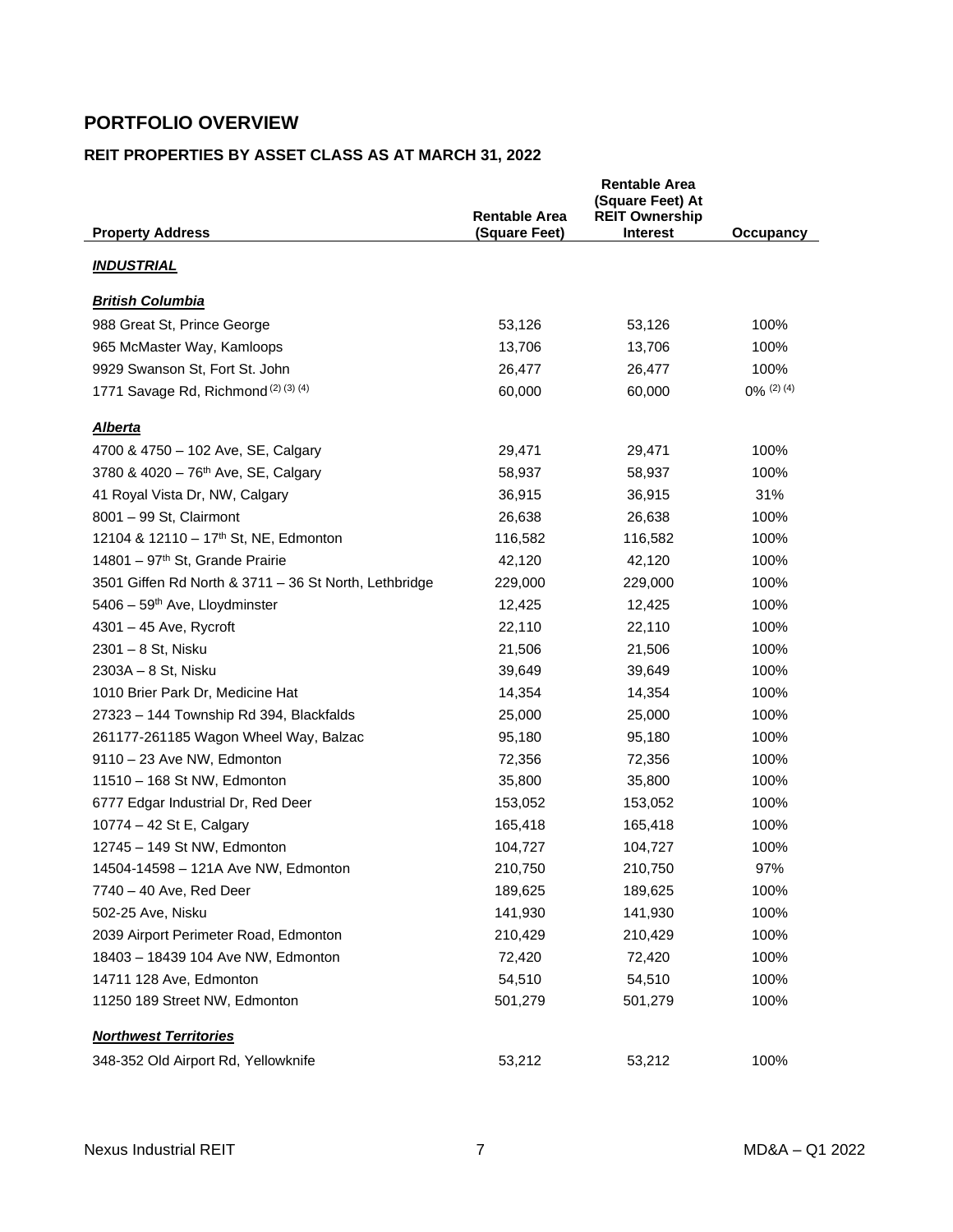|                                                                            | <b>Rentable Area</b> | <b>Rentable Area</b><br>(Square Feet) At<br><b>REIT Ownership</b> |           |
|----------------------------------------------------------------------------|----------------------|-------------------------------------------------------------------|-----------|
| <b>Property Address</b>                                                    | (Square Feet)        | <b>Interest</b>                                                   | Occupancy |
| <b>Saskatchewan</b>                                                        |                      |                                                                   |           |
| 110 - 71 <sup>st</sup> St, Saskatoon                                       | 74,796               | 74,796                                                            | 100%      |
| 15 Peters Ave, Saskatoon                                                   | 38,160               | 38,160                                                            | 100%      |
| 1414 Fletcher Rd, Saskatoon                                                | 86,000               | 86,000                                                            | 100%      |
| 850 Manitoba St E & 15 - 9th Ave, NE, Moose Jaw                            | 18,800               | 18,800                                                            | 100%      |
| 4271 - 5 Ave E, Prince Albert                                              | 24,600               | 24,600                                                            | 100%      |
| 1117 -1135 Pettigrew Ave, Regina                                           | 38,690               | 38,690                                                            | 33%       |
| 320 Industrial Dr, Regina                                                  | 60,000               | 60,000                                                            | 100%      |
| 332 Industrial Dr, Regina                                                  | 85,660               | 85,660                                                            | 100%      |
| 101 Jahn St, Estevan                                                       | 11,846               | 11,846                                                            | 100%      |
| 2101 Fleming Rd, Regina                                                    | 1,029,675            | 1,029,675                                                         | 100%      |
| 855 Park St, Regina                                                        | 179,291              | 179,291                                                           | 100%      |
|                                                                            |                      |                                                                   |           |
| Manitoba                                                                   |                      |                                                                   |           |
| 97 Nicola Dr, Headingley                                                   | 40,050               | 40,050                                                            | 100%      |
| <u>Ontario</u>                                                             |                      |                                                                   |           |
| 455 Welham Rd, Barrie                                                      | 109,366              | 109,366                                                           | 100%      |
| 200 Sheldon Dr, Cambridge                                                  | 150,000              | 150,000                                                           | 100%      |
| 241-377 Fairall St, 332-360 Frankcom St<br>& 97-121 McMaster Ave, Ajax (1) | 479,496              | 239,748                                                           | 99%       |
| 1000 Clarke Rd, London                                                     | 223,190              | 223,190                                                           | 100%      |
| 1020 Adelaide St S, London                                                 | 268,128              | 268,128                                                           | 93%       |
| 1036 Green Valley Rd, London                                               | 136,237              | 136,237                                                           | 100%      |
| 1285 Hubrey Rd, London                                                     | 199,505              | 199,505                                                           | 100%      |
| 375 Exeter Rd, London                                                      | 220,339              | 220,339                                                           | 100%      |
| 5 Cuddy Blvd, London                                                       | 146,945              | 146,945                                                           | 100%      |
| 70 Dennis Rd, St. Thomas                                                   | 130,500              | 130,500                                                           | 100%      |
| 446 Jutras Dr S, Windsor                                                   | 120,000              | 120,000                                                           | 100%      |
| 490 Richard Ruston Dr, Windsor                                             | 101,073              | 101,073                                                           | 100%      |
| 1040 Wilton Grove Rd, London                                               | 380,486              | 380,486                                                           | 100%      |
| 1950 Oxford St E, London                                                   | 99,367               | 99,367                                                            | 100%      |
| 650 Riverview Dr, Chatham                                                  | 285,940              | 285,940                                                           | 100%      |
| 980 Green Valley Rd, London                                                | 38,000               | 38,000                                                            | 100%      |
| 1005 Adelaide St. South, London                                            | 18,380               | 18,380                                                            | 100%      |
| <u>Québec</u>                                                              |                      |                                                                   |           |
| 935-965 rue Reverchon, Saint-Laurent                                       | 114,857              | 114,857                                                           | 100%      |
| 1901 rue Dickson / 5780 rue Ontario Est, Montréal                          | 91,068               | 91,068                                                            | 100%      |
| 6810 boul. Des Grandes Prairies, Montréal                                  | 60,786               | 60,786                                                            | 100%      |
| 3330 2e rue, Saint-Hubert                                                  | 60,441               | 60,441                                                            | 91%       |
| 3600 1ère rue, Saint-Hubert                                                | 37,554               | 37,554                                                            | 100%      |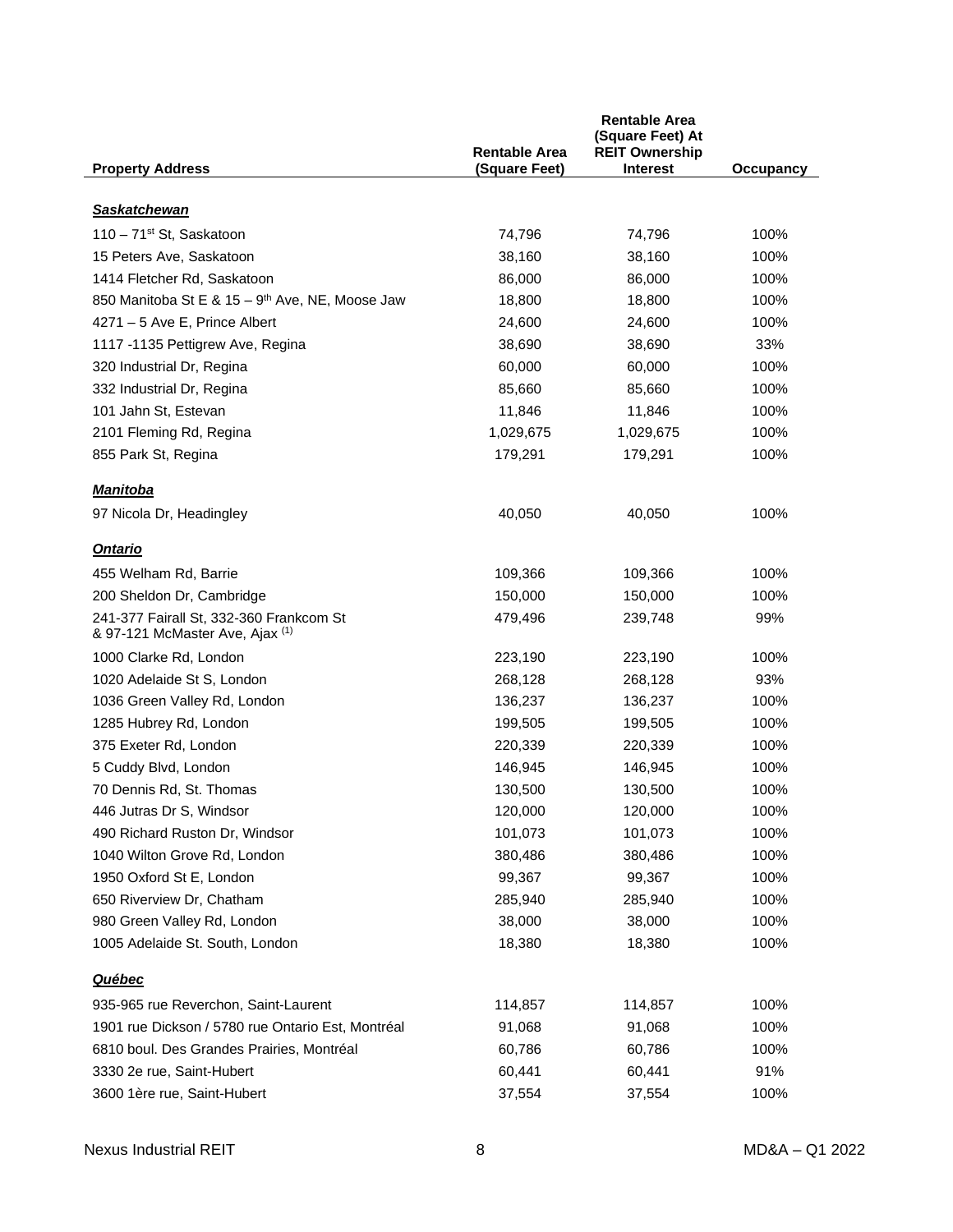|                                                  | <b>Rentable Area</b> | <b>Rentable Area</b><br>(Square Feet) At<br><b>REIT Ownership</b> |           |
|--------------------------------------------------|----------------------|-------------------------------------------------------------------|-----------|
| <b>Property Address</b>                          | (Square Feet)        | <b>Interest</b>                                                   | Occupancy |
| 3550 1ère rue, Saint-Hubert                      | 22,428               | 22,428                                                            | 100%      |
| 3490-3504 rue Griffith, Saint-Laurent            | 40,665               | 40,665                                                            | 100%      |
| 425 rue Guy, Montréal (1)                        | 37,196               | 18,598                                                            | 88%       |
| 2400 Trans-Canada Highway, Pointe-Claire         | 309,000              | 154,500                                                           | 100%      |
| 1251 rue Louis-Bleriot, Mascouche                | 101,315              | 101,315                                                           | 100%      |
| <b>New Brunswick</b>                             |                      |                                                                   |           |
| 675 St-George Blvd, Moncton                      | 93,443               | 93,443                                                            | 100%      |
| 10 Deware Dr, Moncton                            | 226,135              | 226,135                                                           | 100%      |
| 775 Frenette, Ave, Moncton                       | 124,655              | 124,665                                                           | 100%      |
| <b>RETAIL</b>                                    |                      |                                                                   |           |
| <b>British Columbia</b>                          |                      |                                                                   |           |
| 1751 Savage Rd, Richmond (2) (4)                 | 111,274              | 111,274                                                           | 100%      |
| <b>Québec</b>                                    |                      |                                                                   |           |
| 1185-1195 Chemin du Tremblay, Longueuil          | 53,924               | 53,924                                                            | 97%       |
| 41 boul. Saint-Jean-Baptiste, Châteauguay        | 53,151               | 53,151                                                            | 100%      |
| 1094-1100 boul. Des Chutes, Beauport (1)         | 32,411               | 16,206                                                            | 94%       |
| 1700 rue Sherbrooke, Magog (1)                   | 132,584              | 66,292                                                            | 88%       |
| 1971 rue Bilodeau, Plessisville (1)              | 99,611               | 49,806                                                            | 92%       |
| 14000 boul. Henri-Bourassa, Québec City (1)      | 44,619               | 22,310                                                            | 100%      |
| 6700 rue St-Georges, Lévis <sup>(1)</sup>        | 43,203               | 21,602                                                            | 69%       |
| 10516 boul. Sainte-Anne, Ste-Anne-de-Beaupré (1) | 88,625               | 44,313                                                            | 84%       |
| 9550 boul. L'Ormière, Québec (1)                 | 114,331              | 57,166                                                            | 96%       |
| 333 Côte Joyeuse, St-Raymond (1)                 | 64,481               | 32,241                                                            | 80%       |
| 161 Route 230 Ouest, La Pocatière (1)            | 208,799              | 104,400                                                           | 75%       |
| 25 Route 138, Forestville (1)                    | 55,962               | 27,981                                                            | 87%       |
| 2000 boul. Louis-Fréchette, Nicolet (1)          | 88,383               | 44,192                                                            | 93%       |
| 3856 boul. Taschereau, Greenfield Park (1)       | 213,982              | 106,991                                                           | 99%       |
| 250 boul. Fiset, Sorel (1)                       | 116,348              | 58,174                                                            | 100%      |
| 8245 boul. Taschereau, Brossard (1)              | 43,335               | 21,668                                                            | 100%      |
| 340 rue Belvédère Sud, Sherbrooke (1)            | 171,265              | 85,633                                                            | 91%       |
| 401-571 boul. Jutras Est, Victoriaville          | 379,254              | 379,254                                                           | 91%       |
| 7500 boul. Les Galeries d'Anjou, Anjou (1)       | 104,691              | 52,346                                                            | 92%       |
| <b>Prince Edward Island</b>                      |                      |                                                                   |           |
| 695 University Ave, Charlottetown                | 4,501                | 4,501                                                             | 100%      |
| <b>OFFICE</b>                                    |                      |                                                                   |           |
| <b>Québec</b>                                    |                      |                                                                   |           |
| 2045 rue Stanley, Montréal (1)                   | 112,406              | 56,203                                                            | 95%       |
|                                                  |                      |                                                                   |           |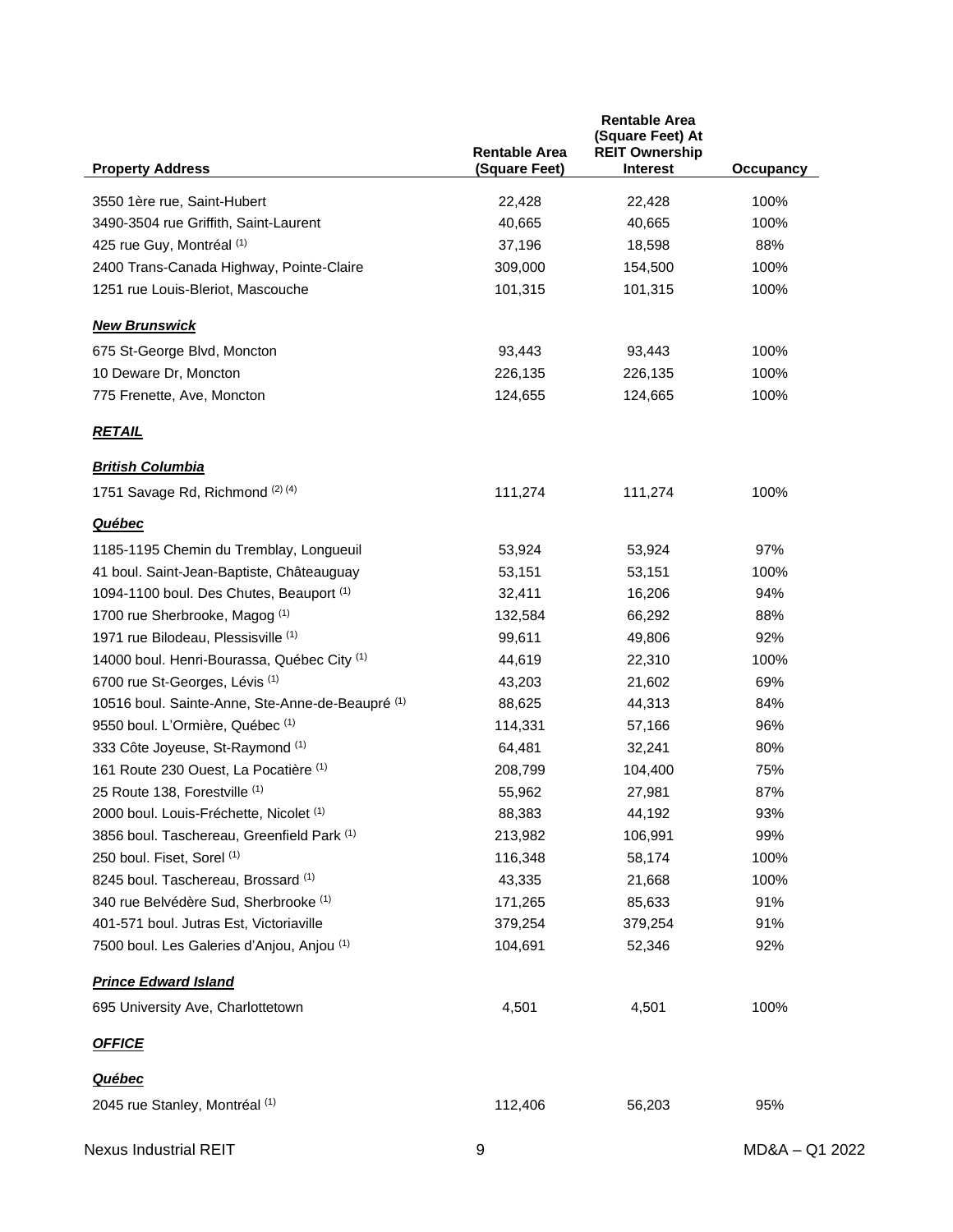| <b>Property Address</b>                    | <b>Rentable Area</b><br>(Square Feet) | <b>Rentable Area</b><br>(Square Feet) At<br><b>REIT Ownership</b><br><b>Interest</b> | Occupancy |
|--------------------------------------------|---------------------------------------|--------------------------------------------------------------------------------------|-----------|
| 72 rue Laval, Gatineau (1)                 | 68,473                                | 34,237                                                                               | 100%      |
| 10500 Ave Ryan, Dorval                     | 52,372                                | 52,372                                                                               | 100%      |
| 955 boul. Michèle-Bohec, Blainville        | 33,461                                | 33,461                                                                               | 100%      |
| 1600 rue Montgolfier, Laval                | 27,097                                | 27,097                                                                               | 100%      |
| 353 rue St-Nicolas, Montréal (1)           | 34,425                                | 17,213                                                                               | 63%       |
| 410 rue St-Nicolas, Montréal (1)           | 154,862                               | 77,431                                                                               | 82%       |
| 360 rue Notre-Dame Ouest, Montréal (1)     | 29,442                                | 14,721                                                                               | 86%       |
| 321 rue de la Commune, Montréal (1)        | 11,502                                | 5,751                                                                                | 79%       |
| 329 rue de la Commune, Montréal (1)        | 21,022                                | 10,511                                                                               | 97%       |
| 127, 137 & 145 rue St-Pierre, Montréal (1) | 36,837                                | 18,419                                                                               | 80%       |
| 63 rue des Brésoles, Montréal (1)          | 38,253                                | 19,127                                                                               | 100%      |
| <b>New Brunswick</b>                       |                                       |                                                                                      |           |
| 400 Main St, St. John                      | 160,071                               | 160,071                                                                              | 65%       |
| Total                                      | 12,007,724                            | 10,529,970                                                                           | 97%       |

(1) The REIT owns a 50% interest in these properties.

(2) Property is currently being redeveloped to higher yielding uses.

(3) As at March 31, 2022, 1771 Savage Road has a total committed occupancy of 100%.

 $(4)$  This is a mixed-use property with two buildings.

## **LEASE EXPIRIES**

Lease Expiries (Sq. Ft. in 000's)

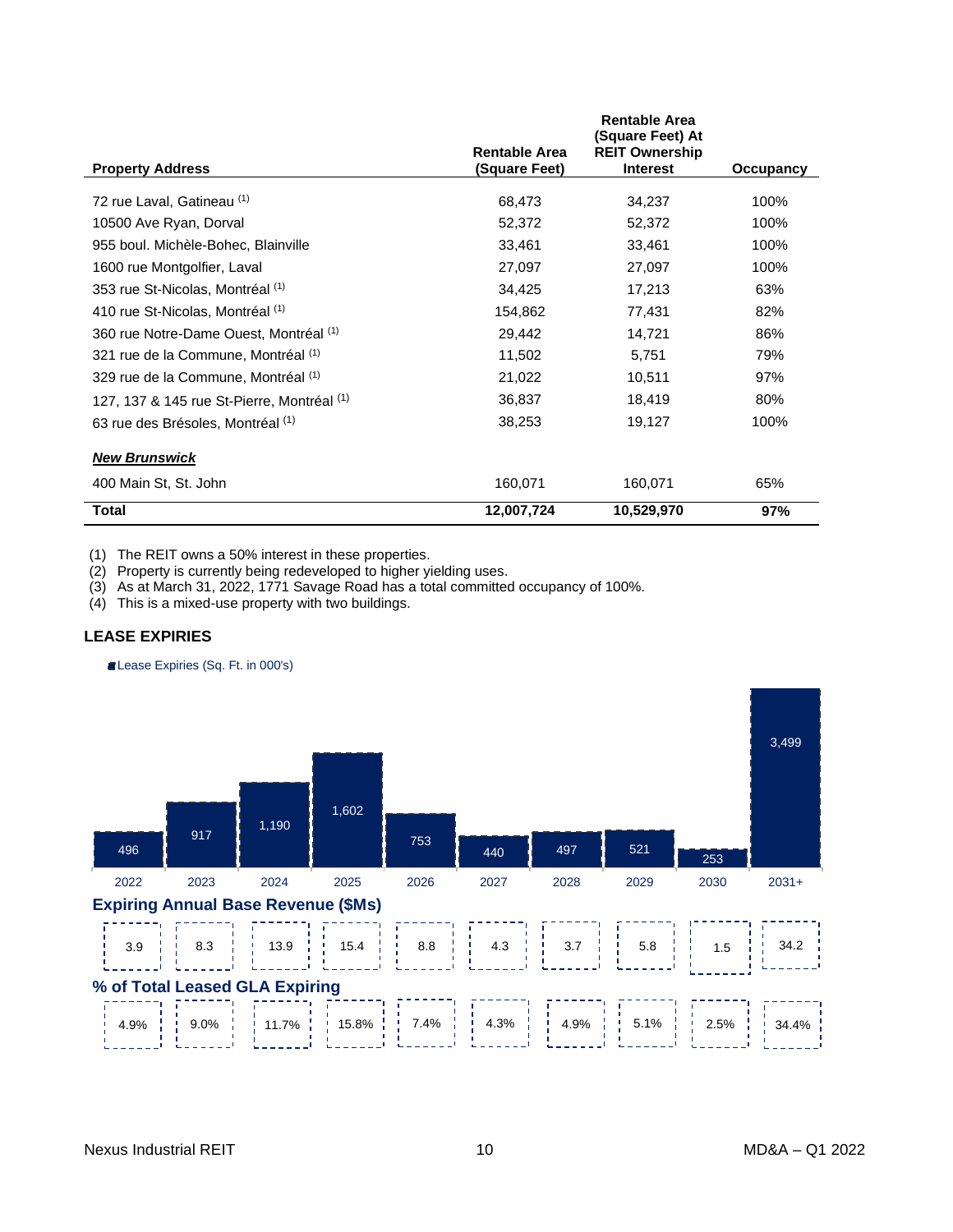## <span id="page-10-0"></span>**PROPERTY COMPOSITION DIVERSITY**

**GEOGRAPHIC MIX (Q1 NOI) ASSET CLASS MIX (Q1 NOI)**



 $\blacksquare$ NWT  $\blacksquare$ BC  $\blacksquare$ AB  $\blacksquare$ PEI  $\blacksquare$ SK  $\blacksquare$ ON  $\blacksquare$ NB  $\blacksquare$ QC



|                | <b>Tenant</b>                     | % of<br><b>Annualized</b><br><b>Base Rent</b> |
|----------------|-----------------------------------|-----------------------------------------------|
| 1              | Loblaws                           | 13.3%                                         |
| $\overline{2}$ | <b>Westcan Bulk Transport</b>     | 6.0%                                          |
| 3              | Sobeys                            | 4.1%                                          |
| 4              | <b>MTE Logistix</b>               | 3.9%                                          |
| 5              | Mastec Canada                     | 3.0%                                          |
| 6              | <b>Valard Construction</b>        | 2.9%                                          |
| 7              | <b>Peavey Industries</b>          | 2.6%                                          |
| 8              | Triple M Housing                  | 2.2%                                          |
| 9              | Acropolis Warehousing             | 1.9%                                          |
| 10 -           | <b>Direct Limited Partnership</b> | 1.9%                                          |
|                |                                   | 41.8%                                         |

## <span id="page-10-1"></span>**TOP TEN TENANTS WEIGHTED AVERAGE REMAINING LEASE TERM**

<span id="page-10-2"></span>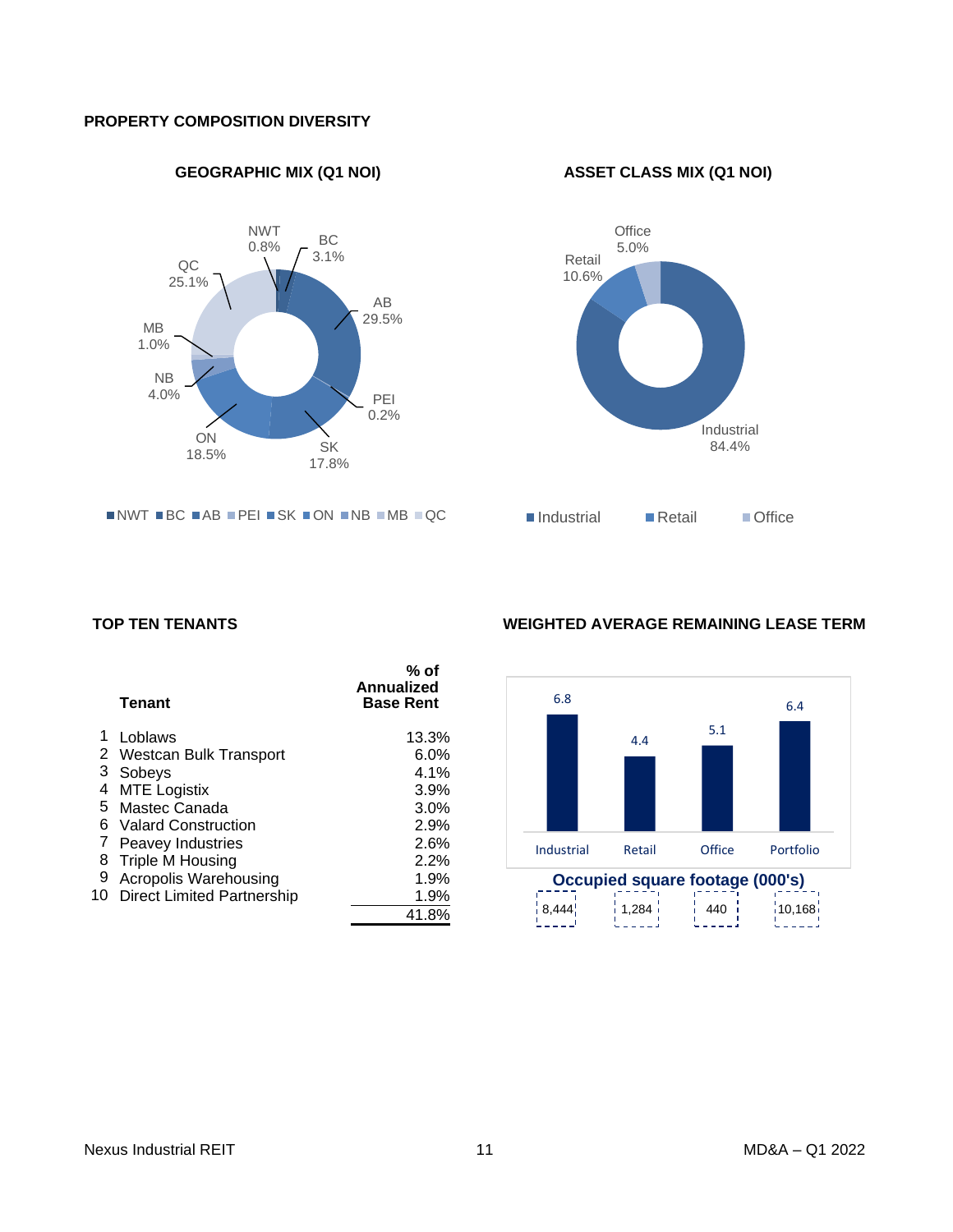## <span id="page-11-0"></span>**SUMMARY OF RESULTS**

## <span id="page-11-1"></span>**FINANCIAL HIGHLIGHTS**

| (In thousands of Canadian dollars, except per unit amounts) | <b>Three Months ended</b><br>March 31, |            |             |
|-------------------------------------------------------------|----------------------------------------|------------|-------------|
|                                                             | 2022<br>\$                             | 2021<br>\$ | Change<br>S |
| Property revenues                                           | 31,699                                 | 16,588     | 15,111      |
| Net operating income (NOI)                                  | 22,024                                 | 10,566     | 11,458      |
| Funds from operations (FFO) (1)                             | 14,724                                 | 6,684      | 8,040       |
| Normalized FFO (1) (2)                                      | 14,879                                 | 7,321      | 7,558       |
| Adjusted funds from operations (AFFO) <sup>(1)</sup>        | 12,678                                 | 5,954      | 6,724       |
| Normalized AFFO (1) (2)                                     | 12,833                                 | 6,591      | 6,242       |
| Same Property NOI (1)                                       | 10,052                                 | 10,385     | (333)       |
| Distributions declared (3)                                  | 12,412                                 | 5,777      | 6,635       |
| Weighted average units outstanding (000s):                  |                                        |            |             |
| Basic $(4)$                                                 | 77,560                                 | 36,041     | 41,519      |
| Diluted <sup>(4)</sup>                                      | 77,720                                 | 36,124     | 41,596      |
| Per unit amounts:                                           |                                        |            |             |
| Distributions per unit – basic $(3)$ $(4)$                  | 0.160                                  | 0.160      | (0.000)     |
| Distributions per unit – diluted $(3)$ $(4)$                | 0.160                                  | 0.160      | (0.000)     |
| FFO per unit $-$ basic $(1)$ $(4)$                          | 0.190                                  | 0.185      | 0.005       |
| FFO per unit $-$ diluted $(1)$ (4)                          | 0.189                                  | 0.185      | 0.004       |
| Normalized FFO per unit $-$ basic $(1)(2)(4)$               | 0.192                                  | 0.203      | (0.011)     |
| Normalized FFO per unit $-$ diluted $(1)$ $(2)$ $(4)$       | 0.191                                  | 0.203      | (0.012)     |
| AFFO per unit $-$ basic $(1)$ $(4)$                         | 0.163                                  | 0.165      | (0.002)     |
| AFFO per unit - diluted (1) (4)                             | 0.163                                  | 0.165      | (0.002)     |
| Normalized AFFO per unit $-$ basic $(1)$ $(2)$ $(4)$        | 0.165                                  | 0.183      | (0.018)     |
| Normalized AFFO per unit - diluted (1) (2) (4)              | 0.165                                  | 0.182      | (0.017)     |
| NAV per unit (1)                                            | 12.35                                  | 10.09      | 2.26        |
| AFFO payout ratio - basic (1) (3)                           | 97.9%                                  | 97.0%      | 0.9%        |
| Normalized AFFO payout ratio - basic (1) (2) (3)            | 96.7%                                  | 87.7%      | 9.0%        |
| Debt to total assets ratio                                  | 45.4%                                  | 45.8%      | (0.4)%      |

- (1) See Non-IFRS Financial Measures.
- (2) Normalized FFO and Normalized AFFO include adjustments for a vendor rent obligation amounts related to the REIT's Richmond, BC and Ajax properties, which are payable from the vendors of the properties until the buildout of the properties are complete and all tenants are occupying and paying rent. The vendor rent obligation amount is not included in NOI for IFRS accounting purposes. Normalized FFO and Normalized AFFO exclude amounts recorded in other income related to estimated future vendor rent obligation amounts. For the period ended March 31, 2021, normalized FFO and AFFO are also adjusted to exclude \$0.2 million of one-time TSX listing fees related to graduation to the TSX, which are included in general and administrative expense in that period.
- (3) Includes distributions payable to holders of Class B LP Units which are accounted for as finance expense in the condensed consolidated interim financial statements.
- (4) Weighted average number of units includes Class B LP Units.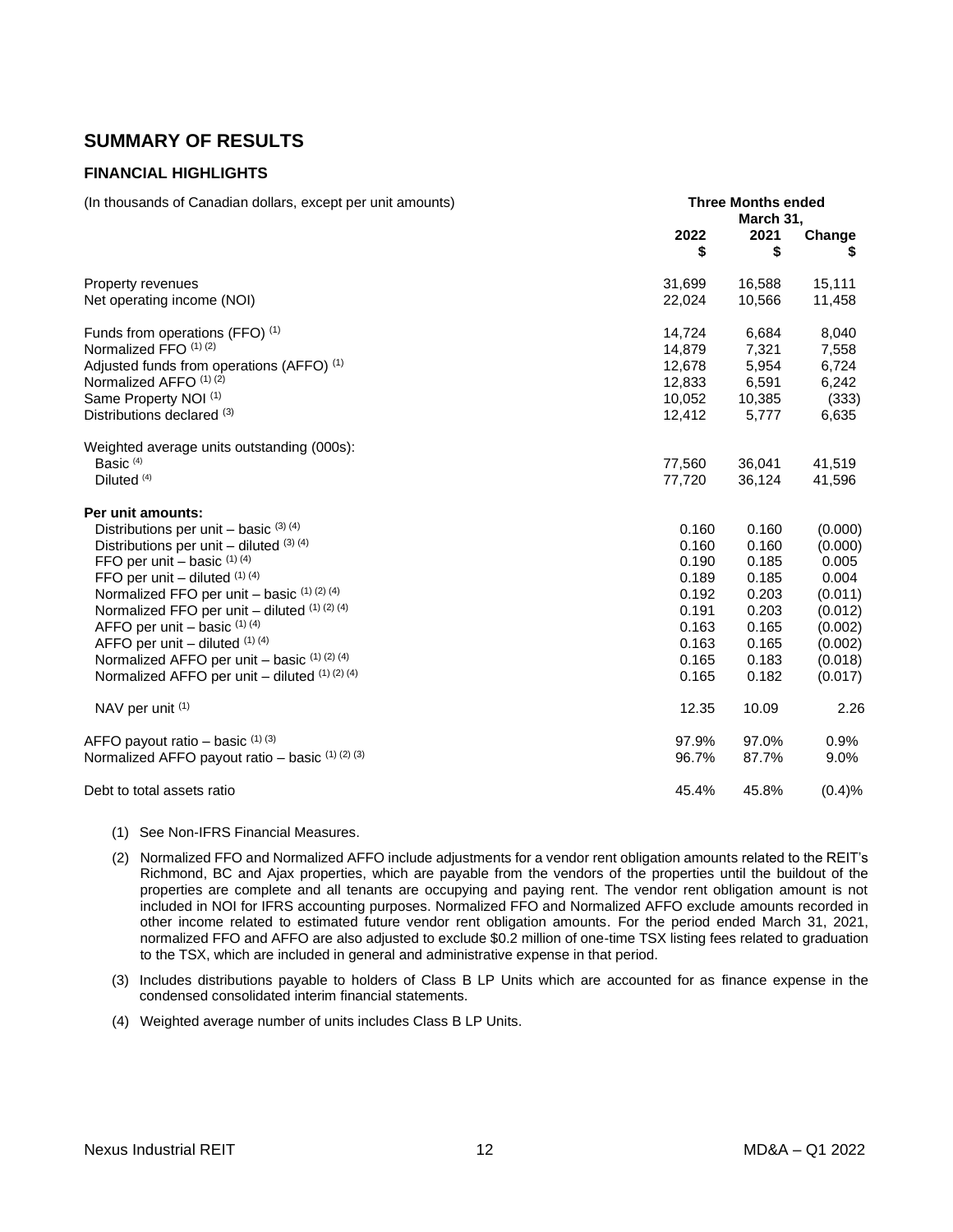## <span id="page-12-0"></span>**FINANCIAL RESULTS**

(In thousands of Canadian dollars, except per unit amounts) **Three Months ended**

|                                                          | March 31,  |            |          |
|----------------------------------------------------------|------------|------------|----------|
|                                                          | 2022<br>\$ | 2021<br>\$ | Change   |
| Property revenues                                        | 31,699     | 16,588     | 15,111   |
| Property expenses                                        | (9,675)    | (6,022)    | (3,653)  |
| Net operating income (NOI)                               | 22,024     | 10,566     | 11,458   |
| General and administrative expense                       | (2,029)    | (1, 429)   | (600)    |
| Fair value adjustments:                                  |            |            |          |
| Investment properties                                    | 1,925      | 5,096      | (3, 171) |
| Class B LP Units                                         | (3,692)    | (4,236)    | 544      |
| Unit options                                             | (142)      | (166)      | 24       |
| Restricted share units                                   | (42)       | (48)       | 6        |
| Derivative financial instruments                         | 8,467      | 3,873      | 4,594    |
| Income from equity accounted investment in joint venture | 460        | 438        | 22       |
| Loss on disposal of investment properties                |            | (95)       | 95       |
| Unrealized foreign exchange gain                         | 148        |            | 148      |
| Other income                                             | 444        | 200        | 244      |
|                                                          | 27,563     | 14,199     | 13,364   |
| <b>Finance expense</b>                                   |            |            |          |
| Net interest expense                                     | (6, 294)   | (2,995)    | (3,299)  |
| Distributions on Class B LP Units                        | (3,205)    | (995)      | (2, 210) |
|                                                          | (9,499)    | (3,990)    | (5,509)  |
| Net income                                               | 18,064     | 10,209     | 7,855    |

For the three months ended March 31, 2022, NOI of \$22.0 million was \$11.5 million higher than Q1 2021 NOI of \$10.6 million. Acquisitions completed in Q1 2022 generated \$1.6 million of incremental NOI in Q1 2022 as compared to Q1 2021. Acquisitions completed in 2021 generated \$9.5 million of incremental NOI in Q1 2022 as compared to Q1 2021. Incremental rental income from the completion of an expansion at the REIT's Ajax property increased Q1 2022 NOI by \$0.1 million as compared to Q1 2021. Q1 2022 Same Property NOI decreased \$0.3 million as compared to Q1 2021, primarily driven by vacancy at one of the REIT's office properties (\$0.3 million) and an industrial property (\$0.1 million), partially offset by rental steps and CPI increases at certain of the REIT's industrial properties. Straight-line rents also contributed \$0.7 million to the increase over Q1 2021, driven primarily by newly acquired properties with steps in rent. Amortization of tenant incentives and leasing costs increased \$0.1 million over the prior period.

General and administrative expense of \$2.0 million for Q1 2022 increased by \$0.6 million over Q1 2021 primarily due to a \$0.8 million increase in staffing related costs and trustee fees. Offsetting this was a reduction in TSX fees of \$0.2 million with 2021 impacted by one-time TSX listing fees relating to the REIT's TSX graduation.

The fair value adjustment of investment properties of \$1.9 million for Q1 2022 reflects \$8.9 million of fair value gains primarily related to compression of capitalization rates for industrial properties located in certain markets in Ontario and Western Canada. These amounts were partially offset by \$6.8 million related to transaction costs and acquisition accounting adjustments on properties acquired during the quarter with Class B LP Units issued as consideration or mortgages assumed. During the quarter \$0.1 million of capital expenditures were fair valued to zero.

Fair value adjustments of Class B LP Units are driven by changes in the trading price of REIT Units into which the Class B LP Units are exchangeable. The trading price of the REIT's units as at March 31, 2022 was \$12.77 as compared to \$12.62 as at December 31, 2021 and \$8.40 per unit as at March 31, 2021. As at March 31, 2022, 20,772,571 Class B LP Units were outstanding.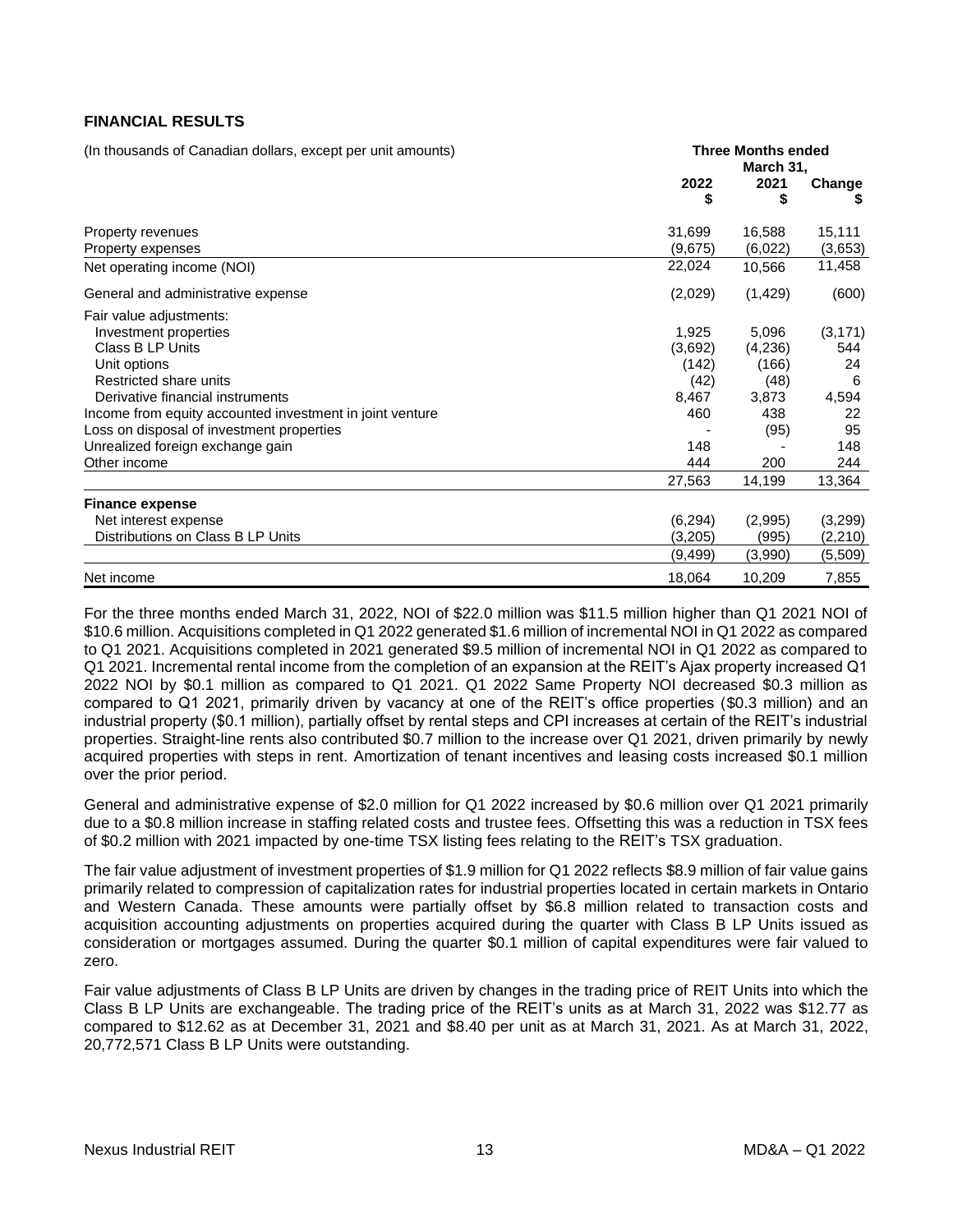Fair value adjustments of unit options are impacted primarily by changes in the trading price of the REIT Units relative to the strike price of the unit options and by the number of unit options outstanding, as well as by changes in interest rates and the expected remaining life of unit options. The trading price of the REIT's Units accounted for most of the change in fair value during the quarter.

Fair value gains on derivative financial instruments of \$8.5 million were recorded during the quarter. The fair value gain was due to increases in interest rates, which impacted the fair value of interest rate swaps that the REIT is a party to. The interest rate swaps effectively fix interest rates on \$65 million drawn on one of the REIT's Credit Facilities and \$189.3 million of floating rate mortgages.

The REIT recognized a \$0.1 million unrealized foreign exchange gain on other liabilities denominated in US dollars.

Income from equity accounted investment in joint venture for Q1 2022 of \$0.5 million is comprised primarily of \$0.3 million of NOI from the joint venture investment property and a fair value gain of \$0.3 million to mark to market interest rate swaps in place at the joint venture, offset by \$0.1 million of interest and general and administrative expense.

During Q1 2022, the estimated vendor rent obligation related to the REIT's Richmond, BC property was reassessed and \$0.4 million was recorded in other income in the quarter. This reflects an increase in the total amount expected to be collected from the vendor through to full occupancy of tenants. The buildout is nearing completion and tenant leases will soon commence. On November 16, 2021, the REIT acquired an interest in a limited partnership for \$3.0 million. For the period of November 2021 to October 2022, the REIT is entitled to an annual guarantee fee of \$0.175 million and the REIT recognized \$0.043 million of this fee recorded in other income during the quarter.

Net interest expense of \$6.3 million for Q1 2022 was \$3.3 million higher than Q1 2021 interest expense primarily due to interest expense related to new mortgage financing to fund acquisitions.

Distributions on Class B LP Units for Q1 2022 of \$3.2 million increased by \$2.2 million as compared to Q1 2021. The increase is due to a higher number of Class B LP Units outstanding resulting from Class B LP Units being issued as partial purchase consideration on certain acquisitions.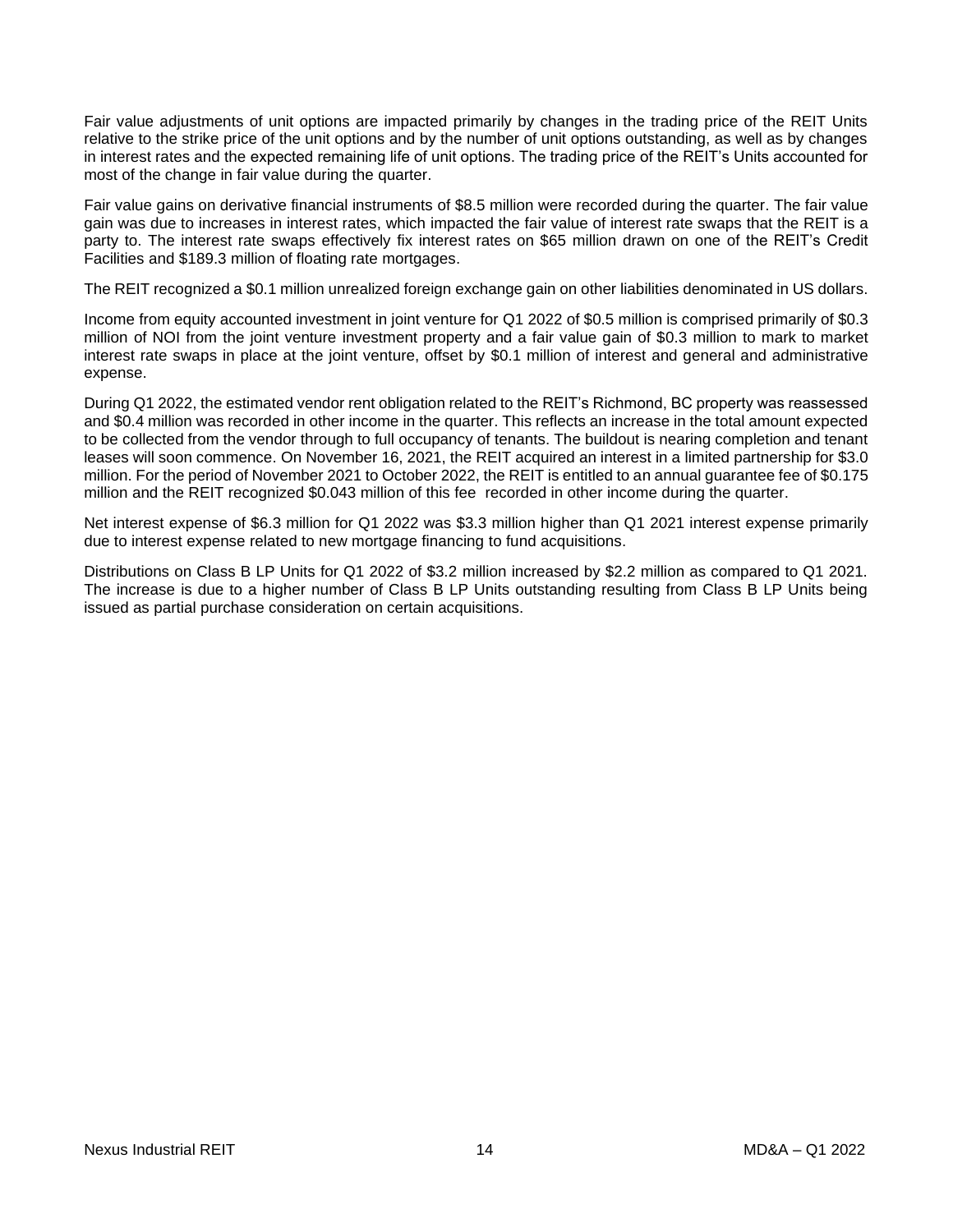## <span id="page-14-0"></span>**SELECT BALANCE SHEET DATA**

| (In thousands of Canadian dollars)                                                                                                                                                                 | March 31,<br>2022<br>S                                   | December 31,<br>2021<br>\$                       |
|----------------------------------------------------------------------------------------------------------------------------------------------------------------------------------------------------|----------------------------------------------------------|--------------------------------------------------|
| Investment properties<br>Cash                                                                                                                                                                      | 1,745,614<br>6,565                                       | 1,545,866<br>82,279                              |
| <b>Total assets</b>                                                                                                                                                                                | 1,849,416                                                | 1,658,157                                        |
| <b>Non-current:</b><br>Mortgages payable<br><b>Credit Facilities</b><br>Lease liabilities<br><b>Class B LP Units</b><br><b>Total non-current liabilities</b>                                       | 681,389<br>64.741<br>11,502<br>265,266<br>1,033,211      | 553,011<br>64,713<br>3,597<br>248,150<br>881,453 |
| Current:<br>Mortgages payable<br><b>Credit Facilities</b><br>Lease liabilities<br>Liabilities associated with assets held for sale<br><b>Total current liabilities</b><br><b>Total liabilities</b> | 43.675<br>14,066<br>32<br>24,251<br>109,750<br>1,142,961 | 58,152<br>73<br>87,220<br>968,673                |
| <b>Total unitholders' equity</b>                                                                                                                                                                   | 706,455                                                  | 689,484                                          |
| NAV per unit                                                                                                                                                                                       |                                                          |                                                  |
| (In thousands of Canadian dollars, except per unit amounts)                                                                                                                                        | March 31,                                                | December 31,                                     |

|                                   | 2022        | 2021      |
|-----------------------------------|-------------|-----------|
| NAV per unit (1)                  | \$          | \$        |
| <b>Total assets</b>               | 1,849,416   | 1,658,157 |
| Less: Total liabilities           | (1,142,961) | (968,673) |
|                                   | 706.455     | 689,484   |
| Add: Class B LP Units             | 265,266     | 248,150   |
| Net asset value (NAV)             | 971,721     | 937,634   |
| Units outstanding (000s) - basic: |             |           |
| <b>REIT Units</b>                 | 57,935      | 57,303    |
| Class B LP Units                  | 20,773      | 19,662    |
|                                   | 78,708      | 76,965    |
| NAV per unit - basic              | 12.35       | 12.18     |

(1) See Non-IFRS Financial Measures.

The REIT's NAV per unit as at March 31, 2022 was \$12.35 as compared to \$12.18 as at December 31, 2021. The increase is primarily attributable to fair value gains on the REIT's derivative financial instruments partially offset by the issuance of 1,565,394 Class B LP Units at a \$11.30 per unit, which was lower than the December 31, 2021 NAV per unit, as partial purchase price consideration for an acquisition.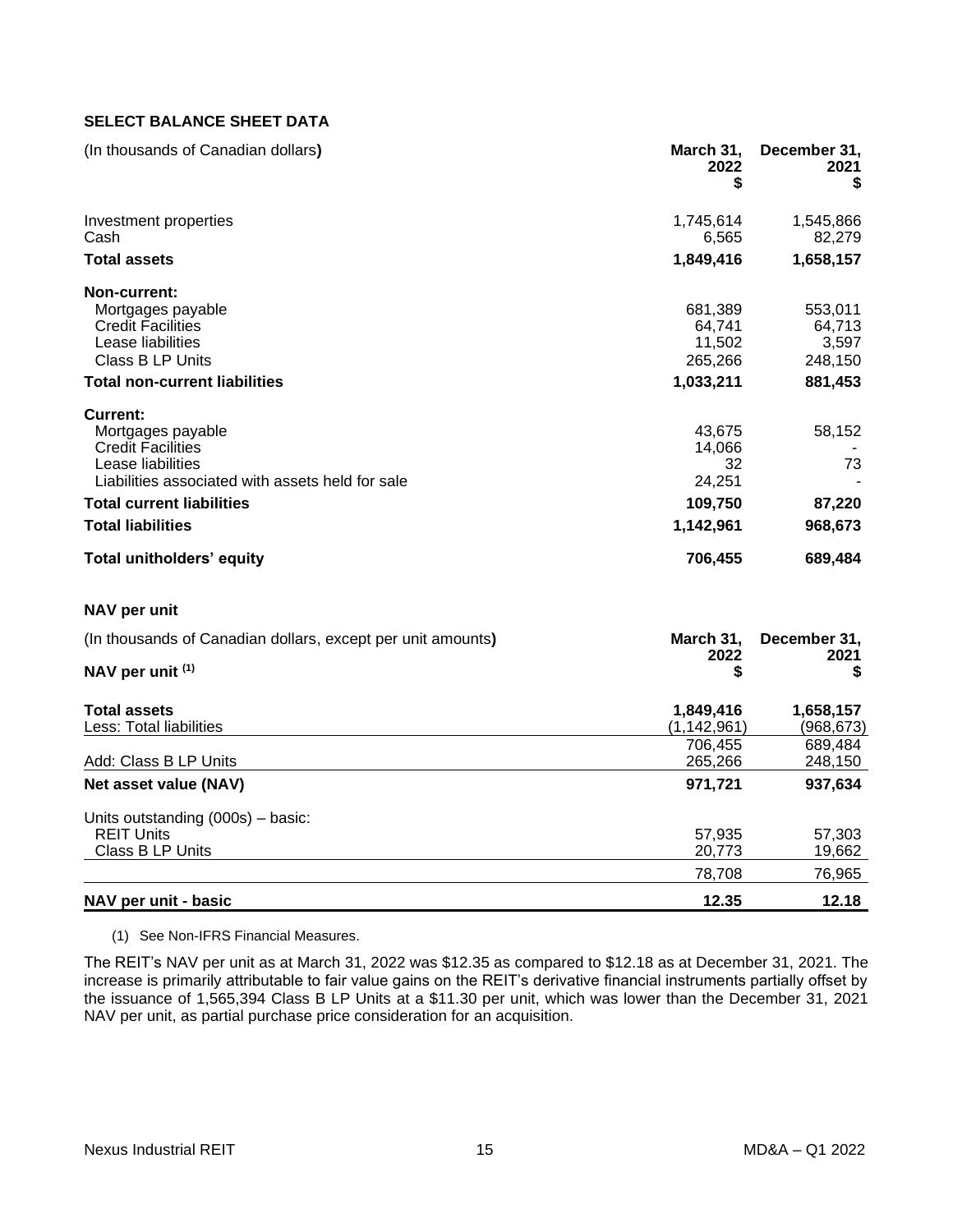## **Debt to total assets**

| (In thousands of Canadian dollars)               | March 31.<br>2022 | December 31,<br>2021 |
|--------------------------------------------------|-------------------|----------------------|
| Debt to total asset ratio (1)                    | \$                |                      |
| <b>Current and non-current:</b>                  |                   |                      |
| Mortgages payable                                | 725,064           | 611.163              |
| <b>Credit Facilities</b>                         | 78,807            | 64,713               |
| Lease liabilities                                | 11.534            | 3,670                |
| Liabilities associated with assets held for sale | 24,251            |                      |
| <b>Debt</b>                                      | 839,656           | 679,546              |
| <b>Total assets</b>                              | 1,849,416         | 1,658,157            |
| Debt to total asset ratio                        | 45.4%             | 41.0%                |

#### (1) See Non-IFRS Financial Measures.

The REIT's debt to total assets as at March 31, 2022 was 45.4% as compared to 41.0% as at December 31, 2021. The increase is primarily related to a net increase in mortgage debt of \$135.0 million and Credit Facilities draws of \$14.1 million, partially offset by the issuance of \$19.4 million of Class B LP Units as partial purchase price consideration for certain acquisitions.

## <span id="page-15-0"></span>**SUMMARY OF QUARTERLY RESULTS**

| (In thousands of Canadian dollars)                                                                               | Q <sub>1</sub><br>2022<br>\$ | Q4<br>2021<br>\$   | Q <sub>3</sub><br>2021<br>\$ | Q <sub>2</sub><br>2021<br>S |
|------------------------------------------------------------------------------------------------------------------|------------------------------|--------------------|------------------------------|-----------------------------|
| Property revenues<br>Property expenses                                                                           | 31,699<br>(9,675)            | 27,537<br>(8, 466) | 20,719<br>(6,624)            | 18,715<br>(6, 495)          |
| Net operating income (NOI)                                                                                       | 22,024                       | 19,071             | 14,095                       | 12,220                      |
| Net income (loss)                                                                                                | 18,064                       | 44,760             | (12,077)                     | 50,647                      |
| Weighted average number of units $(000s)$ - basic $(1)$<br>Weighted average number of units (000s) - diluted (1) | 77,560<br>77,720             | 68,508<br>68,695   | 54,428<br>54,600             | 48,293<br>48,389            |
|                                                                                                                  | Q1                           | Q4                 | Q3                           | Q <sub>2</sub>              |
|                                                                                                                  | 2021<br>\$                   | 2020               | 2020                         | 2020<br>S                   |
| Property revenues<br>Property expenses                                                                           | 16,588<br>(6,022)            | 15,648<br>(5,950)  | 15,104<br>(5,154)            | 15,041<br>(5,236)           |
| Net operating income (NOI)                                                                                       | 10,566                       | 9,698              | 9,950                        | 9,805                       |
| Net income (loss)                                                                                                | 10,209                       | 9,831              | 4,848                        | 6,884                       |

(1) Weighted average number of units includes Class B LP Units.

The quarterly results fluctuate based on timing related to pursuing and completing acquisitions and corporate activities, other income and fair value adjustments of investment properties, Class B LP Units, unit options, restricted share units and derivative financial instruments.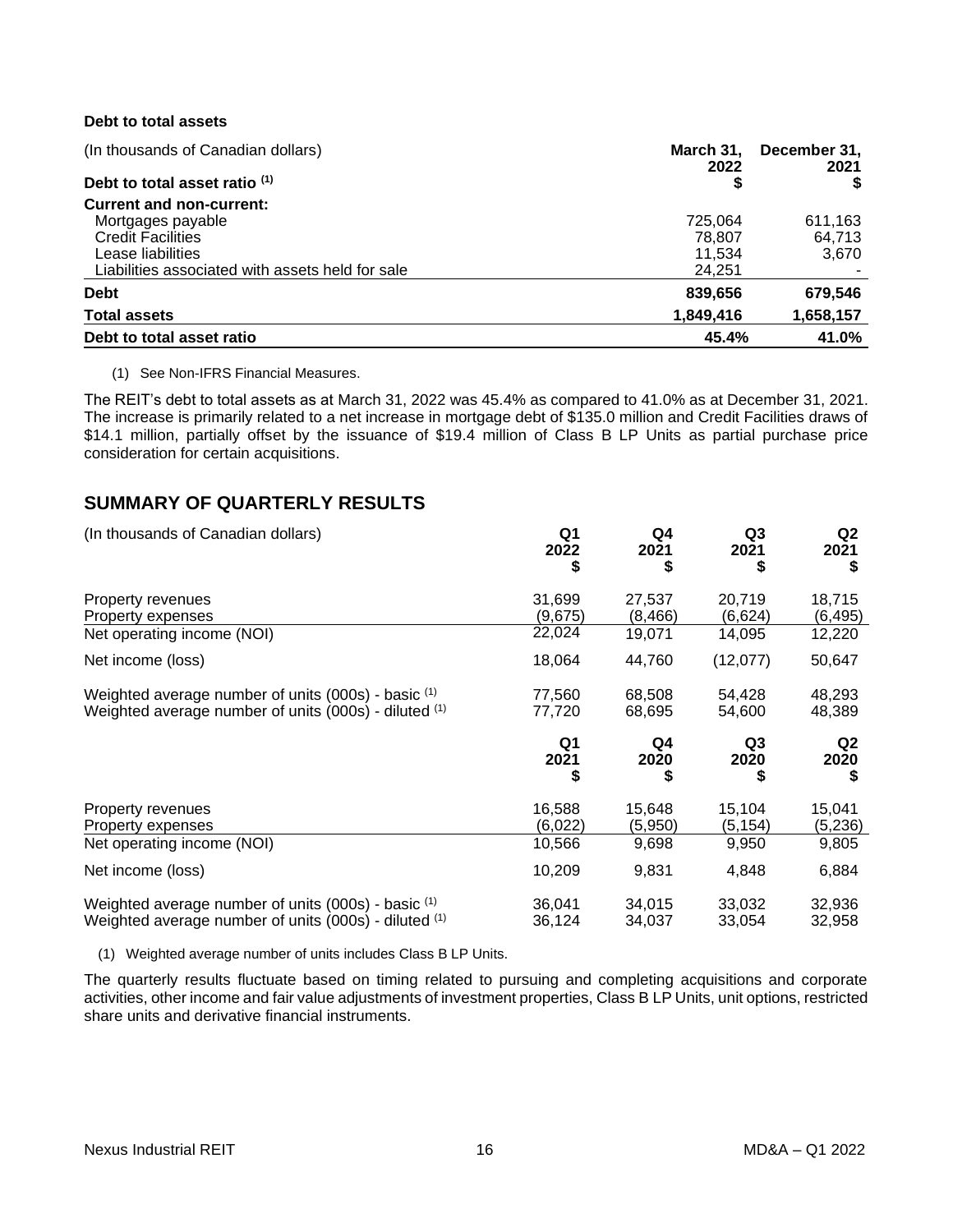# <span id="page-16-0"></span>**SAME PROPERTY RESULTS**

| (In thousands of Canadian dollars)                  | <b>Three Months ended</b><br>March 31. |            |           |  |
|-----------------------------------------------------|----------------------------------------|------------|-----------|--|
|                                                     | 2022<br>\$                             | 2021<br>\$ | Change    |  |
| Property revenues                                   | 31.699                                 | 16,588     | 15,111    |  |
| Property expenses                                   | (9,675)                                | (6,022)    | (3,653)   |  |
| <b>NOI</b>                                          | 22,024                                 | 10.566     | 11,458    |  |
| Add/(Deduct):                                       |                                        |            |           |  |
| Amortization of tenant incentives and leasing costs | 265                                    | 167        | 98        |  |
| Straight-line adjustments of rent                   | (776)                                  | (85)       | (691)     |  |
| Development                                         | (90)                                   |            | (90)      |  |
| Acquisitions                                        | (11, 367)                              | (128)      | (11, 239) |  |
| <b>Disposals</b>                                    | (4)                                    | (135)      | 131       |  |
| <b>Same Property NOI</b>                            | 10,052                                 | 10,385     | (333)     |  |

Q1 2022 Same Property NOI decreased \$0.3 million as compared to Q1 2021, primarily driven by vacancy at one of the REIT's office properties (\$0.3 million) and a 22,000 square foot vacancy at one of the REIT's industrial properties in Regina, Saskatchewan that commenced in October 2021 (\$0.1 million); partially offset by rental steps and CPI increases at certain of the REIT's industrial properties.

## <span id="page-16-1"></span>**FUNDS FROM OPERATIONS AND ADJUSTED FUNDS FROM OPERATIONS**

| (In thousands of Canadian dollars, except per unit amounts) | <b>Three Months ended</b><br>March 31, |            |             |  |  |
|-------------------------------------------------------------|----------------------------------------|------------|-------------|--|--|
| <b>FFO</b>                                                  | 2022<br>\$                             | 2021<br>\$ | Change<br>S |  |  |
| Net income                                                  | 18,064                                 | 10,209     | 7,855       |  |  |
| Adjustments:                                                |                                        |            |             |  |  |
| Loss on disposal of investment properties                   |                                        | 95         | (95)        |  |  |
| Fair value adjustment of investment properties              | (1,925)                                | (5,096)    | 3,171       |  |  |
| Fair value adjustment of Class B LP Units                   | 3,692                                  | 4,236      | (544)       |  |  |
| Fair value adjustment of unit options                       | 142                                    | 166        | (24)        |  |  |
| Fair value adjustment of restricted share units             | 42                                     | 48         | (6)         |  |  |
| Fair value adjustment of derivative financial instruments   | (8, 467)                               | (3,873)    | (4, 594)    |  |  |
| Adjustments for equity accounted joint venture (1)          | (304)                                  | (267)      | (37)        |  |  |
| Distributions on Class B LP Units expensed                  | 3,205                                  | 995        | 2,210       |  |  |
| Amortization of tenant incentives and leasing costs         | 265                                    | 144        | 121         |  |  |
| Lease principal payments                                    | (13)                                   | (16)       | 3           |  |  |
| Amortization of right-of-use assets                         | 23                                     | 23         |             |  |  |
| Deferred income taxes                                       |                                        | 20         | (20)        |  |  |
| <b>Funds from operations (FFO)</b>                          | 14,724                                 | 6,684      | 8,040       |  |  |
| Weighted average units outstanding (000s) Basic (5)         | 77,560                                 | 36,041     | 41,519      |  |  |
| FFO per unit - basic                                        | 0.190                                  | 0.185      | 0.005       |  |  |
| <b>FFO</b>                                                  | 14,724                                 | 6,684      | 8,040       |  |  |
| Add: Vendor rent obligation (2)                             | 555                                    | 630        | (75)        |  |  |
| Less: Other income (2)                                      | (400)                                  | (200)      | (200)       |  |  |
| Add: TSX graduation listing fees (3)                        |                                        | 207        | (207)       |  |  |
| <b>Normalized FFO</b>                                       | 14,879                                 | 7,321      | 7,558       |  |  |
| Weighted average units outstanding (000s) Basic (5)         | 77,560                                 | 36,041     | 41,519      |  |  |
| Normalized FFO per unit - basic                             | 0.192                                  | 0.203      | (0.011)     |  |  |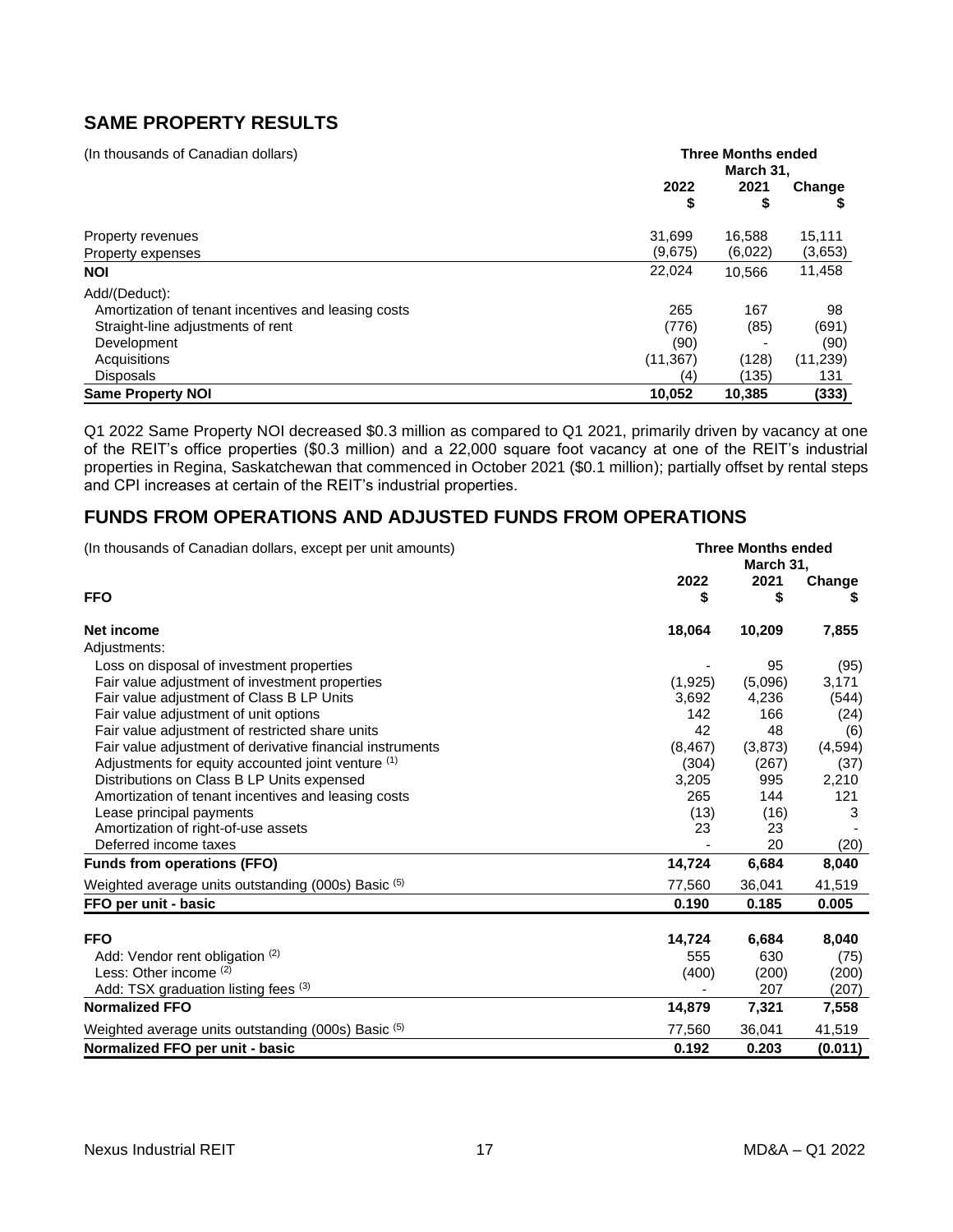| (In thousands of Canadian dollars, except per unit amounts) | <b>Three Months ended</b><br>March 31, |           |             |  |
|-------------------------------------------------------------|----------------------------------------|-----------|-------------|--|
| <b>AFFO</b>                                                 | 2022<br>\$                             | 2021<br>S | Change<br>P |  |
| <b>FFO</b>                                                  | 14,724                                 | 6,684     | 8,040       |  |
| Adjustments:                                                |                                        |           |             |  |
| Straight-line adjustments ground lease and rent             | (796)                                  | (105)     | (691)       |  |
| Capital reserve (4)                                         | (1,250)                                | (625)     | (625)       |  |
| Adjusted funds from operations (AFFO)                       | 12,678                                 | 5,954     | 6,724       |  |
| Weighted average units outstanding (000s) Basic (5)         | 77,560                                 | 36,041    | 41,519      |  |
| AFFO per unit - basic                                       | 0.163                                  | 0.165     | (0.002)     |  |
| <b>AFFO</b>                                                 | 12,678                                 | 5,954     | 6,724       |  |
| Add: Vendor rent obligation (2)                             | 555                                    | 630       | (75)        |  |
| Less: Other income (2)                                      | (400)                                  | (200)     | (200)       |  |
| Add: TSX graduation listing fees (3)                        |                                        | 207       | (207)       |  |
| <b>Normalized AFFO</b>                                      | 12,833                                 | 6,591     | 6,242       |  |

(1) Adjustment for equity accounted joint venture relates to a fair value adjustment of swaps in place at the joint venture to swap floating rate bankers' acceptance rates to a fixed rate and fair value adjustment of the joint venture investment property.

Weighted average units outstanding (000s) Basic (5) Metal and Manuscript and Manuscript and Manuscript and Manuscript and Manuscript and Manuscript and Manuscript and Manuscript and Manuscript and Manuscript and Manuscript **Normalized AFFO per unit - basic 0.165 0.183 (0.018)** 

- (2) Normalized FFO and Normalized AFFO include adjustments for vendor rent obligation amounts related to the REIT's Richmond, BC and Ajax properties, which are payable from the vendors of the properties until buildout of the properties is complete and tenants are occupying and paying rent. The vendor rent obligation amount is not included in NOI for accounting, but the estimated total amount of vendor rent obligation is recorded in other income. Normalized FFO and Normalized AFFO exclude estimated future vendor rent obligation amounts included in other income in the condensed consolidated interim statements of income and comprehensive income and include the scheduled quarterly rents receivable in the form of vendor rent obligation.
- (3) Normalized FFO and Normalized AFFO include adjustments for \$0.2 million of one-time TSX listing fees related to graduation to the TSX, which are included in general and administrative expense in the period ended March 31, 2021.
- (4) Capital reserve includes maintenance capital expenditures, tenant incentives and leasing costs. Reserve amounts are established with reference to building condition reports, appraisals, and internal estimates of tenant renewal, tenant incentives and leasing costs. The REIT believes that a reserve is more appropriate given the fluctuating nature of these expenditures.
- (5) Weighted average number of units includes the Class B LP Units.

### <span id="page-17-0"></span>**AFFO CAPITAL RESERVE**

(In thousands of Canadian dollars, except per square foot amounts) **Three Months ended**

|                                                   | March 31. |           |           |  |
|---------------------------------------------------|-----------|-----------|-----------|--|
|                                                   | 2022      | 2021      | Change    |  |
|                                                   | \$        | \$        |           |  |
| Capital reserve                                   | 1.250     | 625       | 625       |  |
| Average square feet of Gross Leasable Area (GLA)  | 9.814.295 | 4,460,031 | 5,354,264 |  |
| Annualized capital reserve per square foot of GLA | \$0.51    | \$0.56    | \$(0.05)  |  |
| Actual tenant incentives and leasing costs        | 402       | 329       | 73        |  |
| Actual maintenance capital expenditures (1)       | 157       | 240       | (83)      |  |
| Total spending funded by the REIT                 | 559       | 569       | (10)      |  |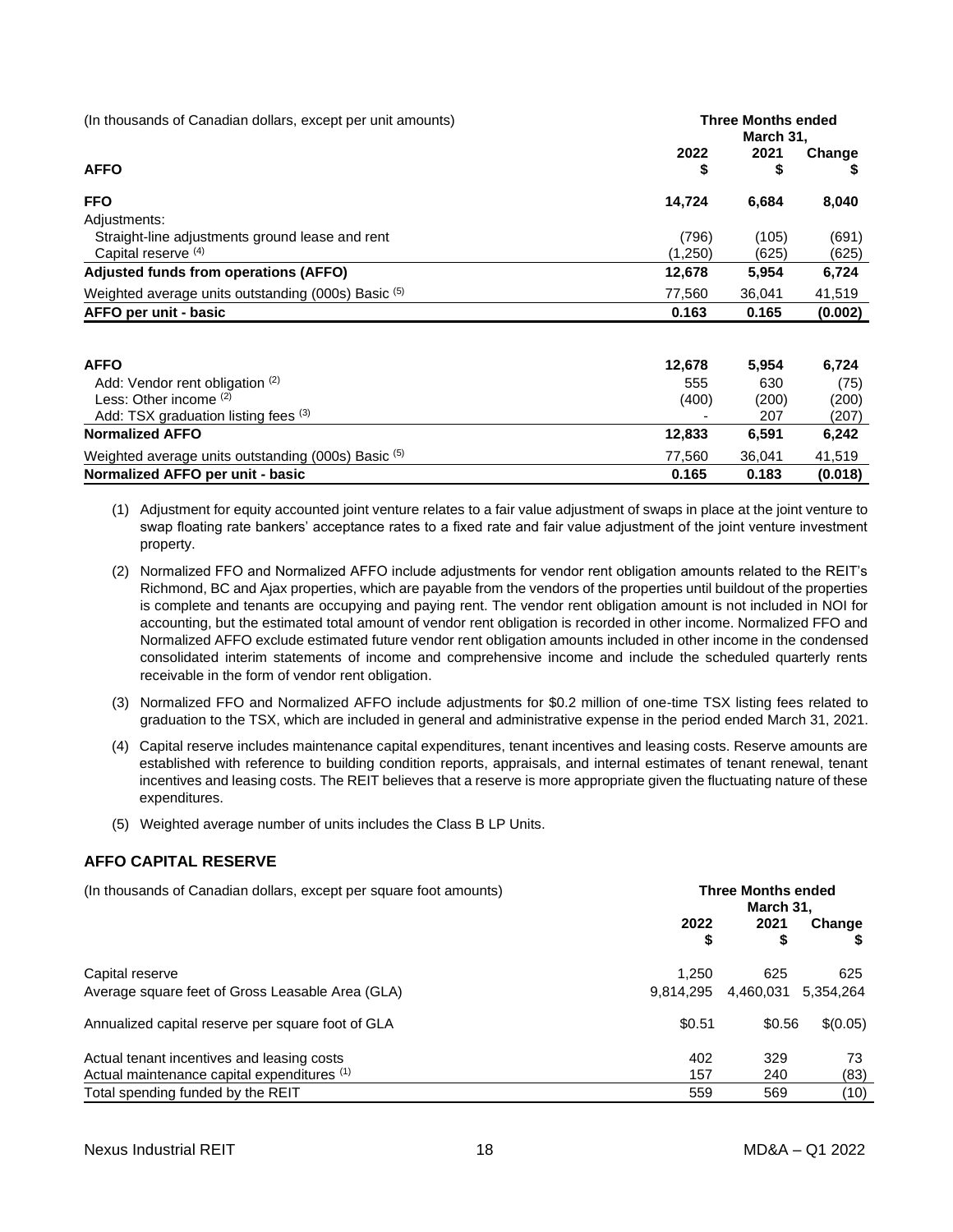| Average square feet of GLA                                                        | 9.814.295 4.460.031 5.354.264 |        |          |
|-----------------------------------------------------------------------------------|-------------------------------|--------|----------|
| Annualized capital spent per square foot of GLA<br>unadjusted for capital reserve | \$0.23                        | \$0.51 | \$(0.28) |

 $(1)$  Excludes capital expenditures in the amount of \$0.03 million (2021 – \$0.8 million) incurred during the three months ended March 31, 2022, for incremental revenue generation relating to the repurposing of a previous industrial space into significantly higher yielding uses.

Actual capital spending and tenant incentive and leasing costs for the three months ended March 31, 2022, of \$0.56 million is \$0.69 million lower than the capital reserve included in AFFO of \$1.25 million. Capital spending on a portfolio acquired in July 2017 was anticipated to be higher in the first 2 to 3 years post-acquisition, and to then normalize. Some of the anticipated spending on this portfolio of properties has been deferred due to COVID-19.

The following is a reconciliation of the REIT's AFFO to cash flows from operating activities:

| (In thousands of Canadian dollars, except per unit<br>amounts)        | <b>Three Months ended</b><br>March 31, |            |              |  |
|-----------------------------------------------------------------------|----------------------------------------|------------|--------------|--|
|                                                                       | 2022<br>S                              | 2021<br>\$ | Change<br>æ. |  |
| Cash flows generated by operating activities                          | 4,038                                  | 5,703      | (1,665)      |  |
| Adjustments:                                                          |                                        |            |              |  |
| Changes in non-cash working capital                                   | 5,938                                  | 6          | 5,932        |  |
| Changes in other non-current assets                                   | 12                                     | 20         | (8)          |  |
| Changes in restricted cash                                            | (37)                                   | (29)       | (8)          |  |
| Changes in other non-current liabilities                              | 1,165                                  | 22         | 1,143        |  |
| Distributions on Class B LP Units expensed                            | 3,205                                  | 995        | 2,210        |  |
| Adjustments for equity accounted joint venture                        | (304)                                  | (267)      | (37)         |  |
| Share of net income from equity accounted investment in joint venture | 460                                    | 438        | 22           |  |
| Straight-line rent adjustments of equity accounted joint venture      | (20)                                   | (20)       |              |  |
| Restricted share unit expense                                         | (581)                                  | (250)      | (331)        |  |
| Amortization of deferred financing fees                               | (138)                                  | (80)       | (58)         |  |
| Amortization of mortgage fair value adjustments                       | 55                                     | 57         | (2)          |  |
| Lease principal repayments                                            | (13)                                   | (16)       | 3            |  |
| Capital reserve                                                       | (1,250)                                | (625)      | (625)        |  |
| Unrealized foreign exchange gain                                      | 148                                    |            | 148          |  |
| <b>AFFO</b>                                                           | 12,678                                 | 5,954      | 6,724        |  |

# <span id="page-18-0"></span>**FINANCIAL CONDITION, LIQUIDITY AND CAPITAL RESOURCES**

The REIT's principal source of liquidity is cash on hand and the undrawn borrowing capacity on its Credit Facilities. As at March 31, 2022, the REIT had cash of \$6.6 million (December 31, 2021 - \$82.3 million) and a working capital deficit of \$29.1 million (December 31, 2021 - \$10.3 million surplus). Excluding the current portion of mortgages payable of \$43.7 million, liabilities associated with assets held for sale of \$24.3 million, and assets held for sale of \$54.9 million, working capital would be a deficit of \$16.0 million. The REIT expects that it will be able to refinance the mortgages on their maturities. Management of the REIT believes that sufficient cash from operations will be generated to settle the REIT's liabilities as they come due, and the REIT has the ability to draw funds on the Credit Facilities if required. The REIT has sufficient liquidity to maintain and expand its business.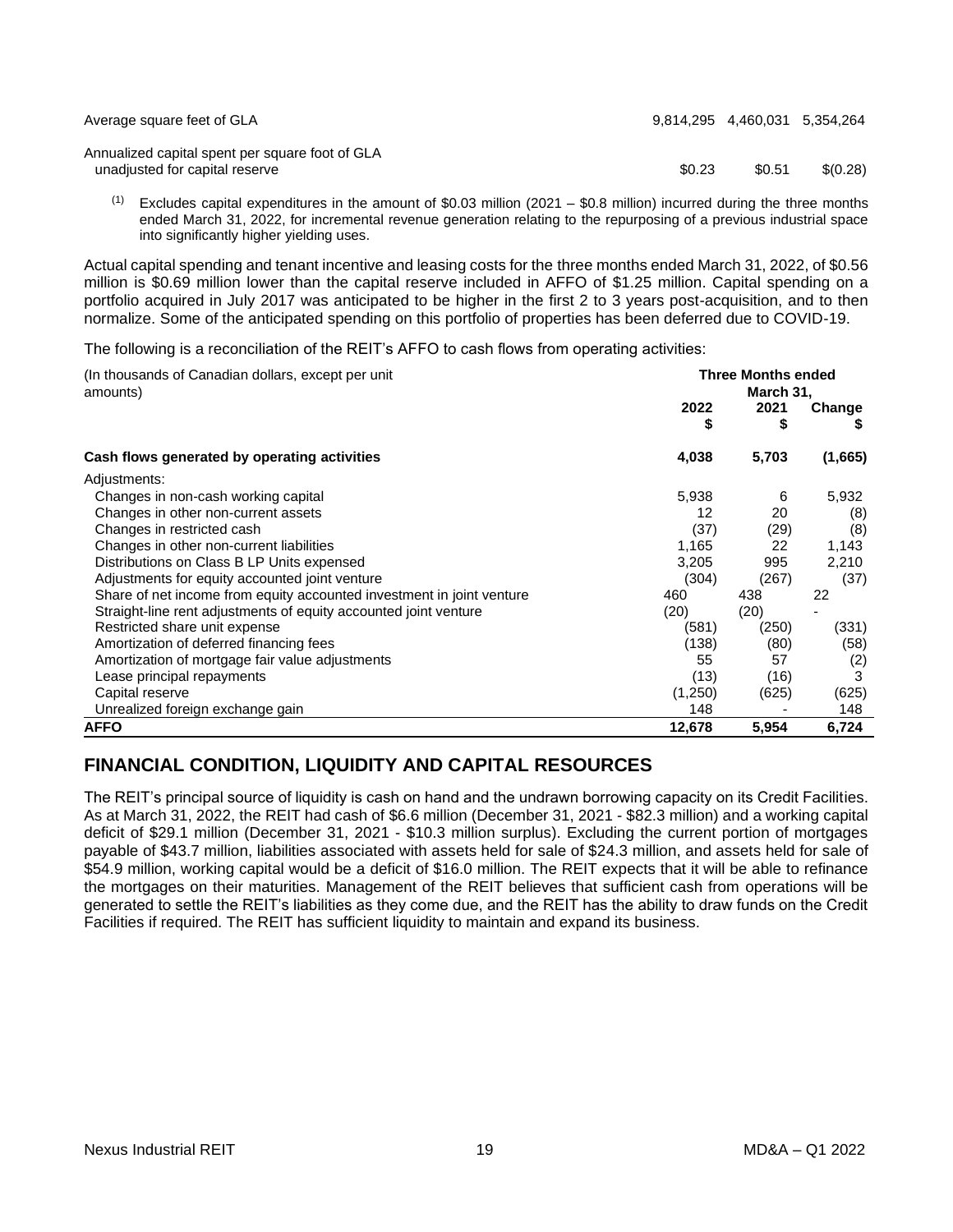Changes in cash for the periods noted are detailed in the following table:

| (In thousands of Canadian dollars) | <b>Three Months ended</b><br>March 31, |           |            |  |
|------------------------------------|----------------------------------------|-----------|------------|--|
|                                    | 2022<br>\$                             | 2021<br>S | Change     |  |
| Cash generated by (used in)        |                                        |           |            |  |
| Operating activities               | 4.038                                  | 5.703     | (1,665)    |  |
| Investing activities               | (219,544)                              | (5,036)   | (214, 508) |  |
| <b>Financing activities</b>        | 139,792                                | 37,176    | 102,616    |  |
| Change in cash                     | (75,714)                               | 37,843    | (113,557)  |  |
| Cash – beginning of period         | 82,279                                 | 13,993    | 68,286     |  |
| Cash – end of period               | 6,565                                  | 51,836    | (45, 271)  |  |

Cash generated from operating activities for the three months ended March 31, 2022 of \$4.0 million is comprised of net income of \$18.1 million, cash from changes in non-cash working capital, other non-current assets, other noncurrent liabilities and restricted cash of \$7.1 million, and non-cash items of \$6.9 million.

Cash used in investing activities for the three months ended March 31, 2022, of \$219.5 million is primarily related to \$219.0 million of cash used to acquire properties during the quarter and the remainder of cash used in investing activities relates to tenant incentives, leasing costs and capital spending in the amount of \$0.6 million.

Cash generated from financing activities for the three months ended March 31, 2022 of \$139.8 million is primarily related to \$156.3 million of proceeds from new mortgage financing and \$14.1 million of net borrowing on the credit facilities, partially offset by cash distributions to unitholders of \$8.4 million and mortgage principal repayments of \$21.3 million.

The REIT believes that it has sufficient financial resources and generates sufficient cash from operations to operate its investment properties and to identify, investigate and complete potential acquisitions, and to fund further expenditures as required.

## <span id="page-19-0"></span>**MORTGAGES PAYABLE**

During the quarter, the REIT assumed mortgages or secured mortgage financing, on certain acquired properties, with an aggregate principal amount of \$129.9 million at a weighted average contractual interest rate of 3.27%, weighted average 29 year amortization, and a weighted average term to maturity at March 31, 2022 of 7.8 years.

As at March 31, 2022, the mortgages payable are secured by charges against 81 of the REIT's investment properties. The weighted average interest rate of the mortgages payable including deferred financing costs and interest rate swap agreements is 3.29% (December 31, 2021 – 3.28%) and the weighted average term to maturity is 6.71 years (December 31, 2021 – 6.61 years). The breakdown of future principal repayments, including mortgage maturity, is presented in the following table:

| (In thousands of Canadian dollars) | <b>Scheduled</b><br>repayments<br>\$ | <b>Principal</b><br>maturities<br>\$ | Total<br>\$ | Weighted<br>average<br>interest rate of<br>maturing<br>mortgages <sup>(1)</sup> |
|------------------------------------|--------------------------------------|--------------------------------------|-------------|---------------------------------------------------------------------------------|
| Remainder of 2022                  | 14,981                               | 24,490                               | 39.471      | 3.17%                                                                           |
| 2023                               | 19.260                               | 48.922                               | 68,182      | 4.26%                                                                           |
| 2024                               | 17.707                               | 43,319                               | 61,026      | 3.68%                                                                           |
| 2025                               | 16,358                               | 61,570                               | 77.928      | 3.40%                                                                           |
| 2026                               | 13,729                               | 86,056                               | 99,785      | 3.00%                                                                           |
| Thereafter                         | 97.110                               | 306,835                              | 403.945     | 3.16%                                                                           |
| Total                              | 179.145                              | 571,192                              | 750,337     | 3.29%                                                                           |

(1) Weighted average interest rate - including deferred financing costs and interest rate swap agreements.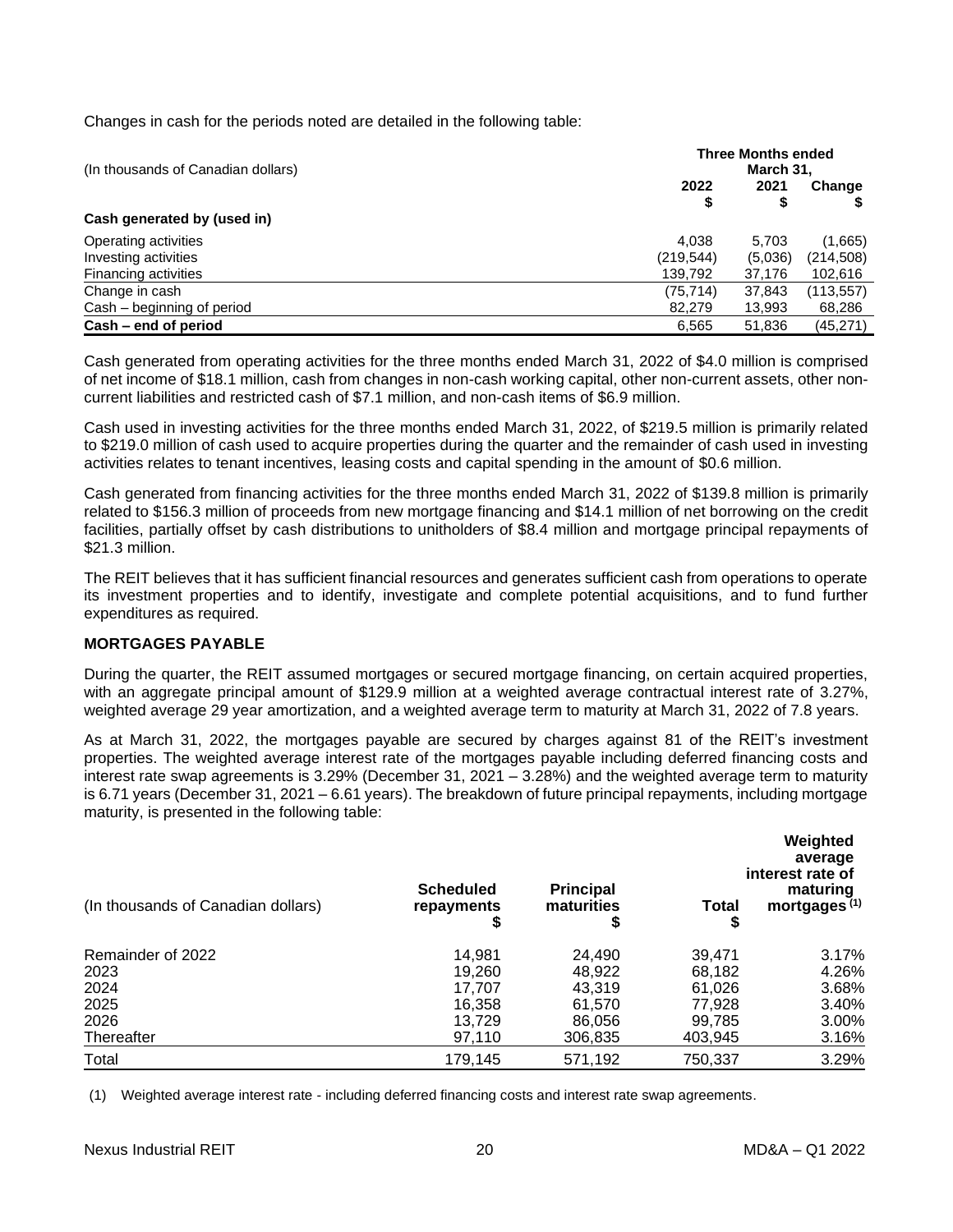### <span id="page-20-0"></span>**CREDIT FACILITIES**

On June 24, 2021, the REIT entered into a new \$40 million revolving credit facility agreement ("**Credit Facility 3**"). Credit Facility 3 matures on June 24, 2024 and is secured against three of the REIT's investment properties. Credit Facility 3 allows the REIT to draw against the facility in the form of prime rate advances or bankers' acceptances. Prime rate advances bear interest at 90 basis points per annum over the lender's Canadian prime borrowing rate. Bankers' acceptance advances bear interest at 190 basis points per annum over the floating bankers' acceptance rate. The unadvanced portion of Credit Facility 3 is subject to a predetermined standby fee. As at March 31, 2022, \$10,000 was drawn against Credit Facility 3 (December 31, 2021 - undrawn).

Credit Facility 3 includes, inter alia, covenants that the REIT: (i) will not allow the Debt to Gross Book Value Ratio to exceed 60% at any time, (ii) will not allow the Debt Service Coverage Ratio to be less than 1.40:1, (iii) will not allow Adjusted Unitholders' Equity to be less than the aggregate of \$200 million plus 75% of net proceeds in connection with any equity offering by the REIT on or after March 4, 2021. As at March 31, 2022, the REIT was in compliance with these covenants. Credit Facility 3, also contains restrictions on, inter alia, change of business, sale of assets, and mergers and acquisitions without the consent of the lender and includes events of default such as failure to pay any amount of principal, interest, or other obligations under the credit facility when due, failure to observe covenants and involuntary insolvency.

Debt to Gross Book Value Ratio is a defined term in Credit Facility 3. Debt to Gross Book Value Ratio is calculated by dividing the REIT's consolidated indebtedness by the REIT's gross book value.

Debt Service Coverage Ratio is a defined term in Credit Facility 3. Debt Service Coverage Ratio is calculated by dividing the REIT's consolidated earnings before interest, income taxes, depreciation, and amortization by the REIT's debt service.

Adjusted Unitholders' Equity is a defined term in Credit Facility 3. Adjusted Unitholders' Equity is calculated as the sum of the REIT's total unitholders' equity and Class B LP Units.

Debt to Gross Book Value Ratio, Debt Service Coverage Ratio, and Adjusted Unitholders' Equity are not used by the REIT as a measure of the REIT's future or historical financial performance, financial position or cash flow, but are used solely to determine the REIT's compliance with its covenants set out in the Credit Facility 3 Agreement.

The REIT has a \$0.5 million revolving line of credit ("**Credit Facility 2**") bearing interest at 100 basis points per annum over the Canadian prime borrowing rate. Credit Facility 2 is secured against five of the REIT's investment properties and allows the REIT to draw down a yearly average maximum of 75% of the \$0.5 million credit limit. As at March 31, 2022, Credit Facility 2 was undrawn (December 31, 2021 - undrawn).

On September 13, 2019, the REIT refinanced its existing credit facility to a fixed-term facility of \$65 million and a revolving facility of \$5 million (Collectively "**Credit Facility 1**"). Credit Facility 1 matures on September 13, 2024 and is secured against 13 of the REIT's investment properties. The \$65 million fixed-term facility bears interest at the 30-day Bankers' acceptance rate plus 150 basis points. Concurrent with the refinancing, the REIT entered into interest rate swap agreements totalling \$65 million to swap floating 30-day Bankers' acceptance rates for a fixed rate of 1.65%, such that the interest rate on the fixed-term facility, including the 150 basis point spread, is fixed at 3.15%. The \$5 million revolving credit facility allows the REIT to draw against the facility in the form of prime rate advances or Bankers' acceptances. Prime rate advances bear interest at 100 basis points per annum over the Canadian prime borrowing rate. Bankers' acceptance advances bear interest at 200 basis points per annum over the floating bankers' acceptance rate. As at March 31, 2022, \$4,066 of the revolving portion of this credit facility was drawn (December 31, 2021 - undrawn).

Credit Facility 1 includes, inter alia, covenants that RW Real Estate Holdings Limited Partnership ("**RW LP**"), a subsidiary of the REIT which is party to the Credit Facility: (i) will not allow the Total Funded Debt to Real Property Ratio to exceed 60% at any time; and (ii) the Interest Coverage Ratio shall not be less than 2.25:1.00. As at March 31, 2022, RW LP was in compliance with both of these covenants. Credit Facility 1 also contains restrictions on, inter alia, change of business, sale of assets, and mergers and acquisitions without the consent of the lender and includes events of default such as failure to pay any amount of principal, interest or other obligations under the credit facility when due, failure to observe covenants and involuntary insolvency.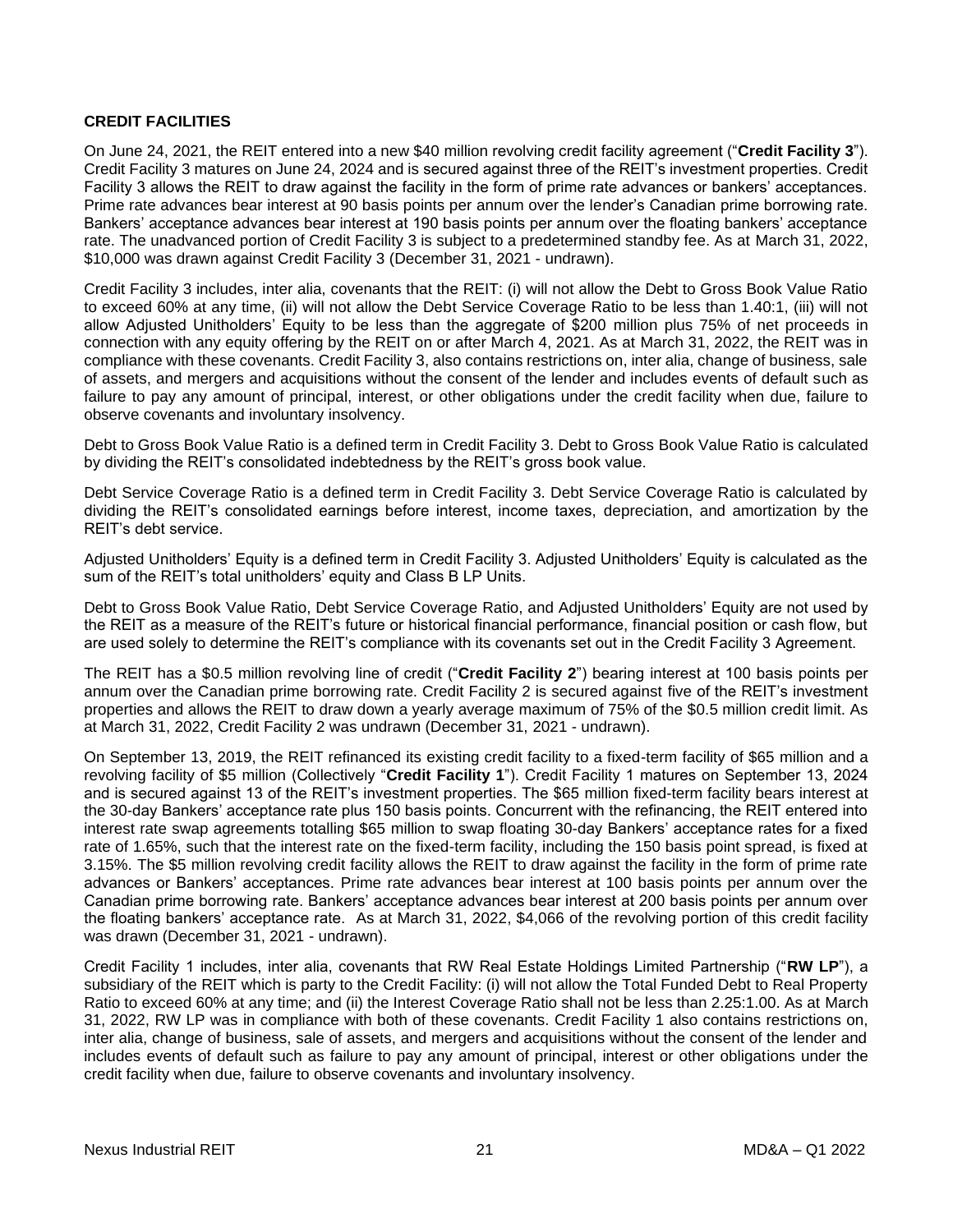Total Funded Debt to Real Property Ratio is a defined term contained in Credit Facility 1. Total Funded Debt to Real Property Ratio is calculated as the total amount drawn against Credit Facility 1 divided by the fair market value of the investment properties of RW LP.

Interest Coverage Ratio is a defined term contained in Credit Facility 1. Interest Coverage Ratio is calculated by dividing the interest expense of RW LP by the result of the following as contained in the RW LP Statement of Income: net income plus interest expense, plus loss on fair value adjustment of investment properties, less gain on fair value adjustment of investment properties, plus depreciation and amortization.

Total Funded Debt to Real Property Ratio and Interest Coverage Ratio are not used by the REIT as a measure of the REIT's future or historical financial performance, financial position or cash flow, but are used solely to determine RW LP's compliance with its covenants set out in the Credit Facility 1 Agreement.

(Credit Facility 1, Credit Facility 2 and Credit Facility 3, collectively "the **Credit Facilities**")

Funds drawn against the Credit Facilities and the revolving line of credit are as follows:

| (In thousands of Canadian dollars)             | March 31,<br>2022 | December 31,<br>2021 |
|------------------------------------------------|-------------------|----------------------|
| Fixed-term borrowings<br>Prime rate borrowings | 65,000<br>14,066  | 65,000               |
| Total drawn against the Credit Facilities      | 79,066            | 65,000               |
| Less: deferred financing costs                 | (259)             | (287)                |
| Balance, end of period                         | 78,807            | 64,713               |

Amounts drawn on the Credit Facilities as at March 31, 2022 are as follows:

| (In thousands of Canadian dollars) | <b>Principal Amount</b> | <b>Interest Rate</b>    | <b>Repricing Date</b>         |
|------------------------------------|-------------------------|-------------------------|-------------------------------|
| Fixed-term borrowings              | 65,000                  | $2.31\%$ <sup>(1)</sup> | April 13, 2022 <sup>(1)</sup> |
| Prime rate borrowings              | 10.000                  | 3.60%                   | Variable                      |
| Prime rate borrowings              | 4.066                   | 3.70%                   | Variable                      |

 $(1)$  The REIT entered into interest rate swap agreements in September 2019 to swap floating rate interest for a fixed rate of 3.15% over the term of Credit Facility 1.

## <span id="page-21-0"></span>**SIGNIFICANT ACCOUNTING POLICIES AND ACCOUNTING ESTIMATES**

The preparation of financial statements in conformity with IFRS requires management to make estimates and assumptions that affect the application of accounting policies and reported amounts of assets, liabilities and contingent liabilities at the date of the financial statements and the reported amount of revenues and expenses during the period. Actual results may differ materially from these estimates. The estimates and judgments used in determining the recorded amount for asset, liabilities and equity in the financial statements include the following: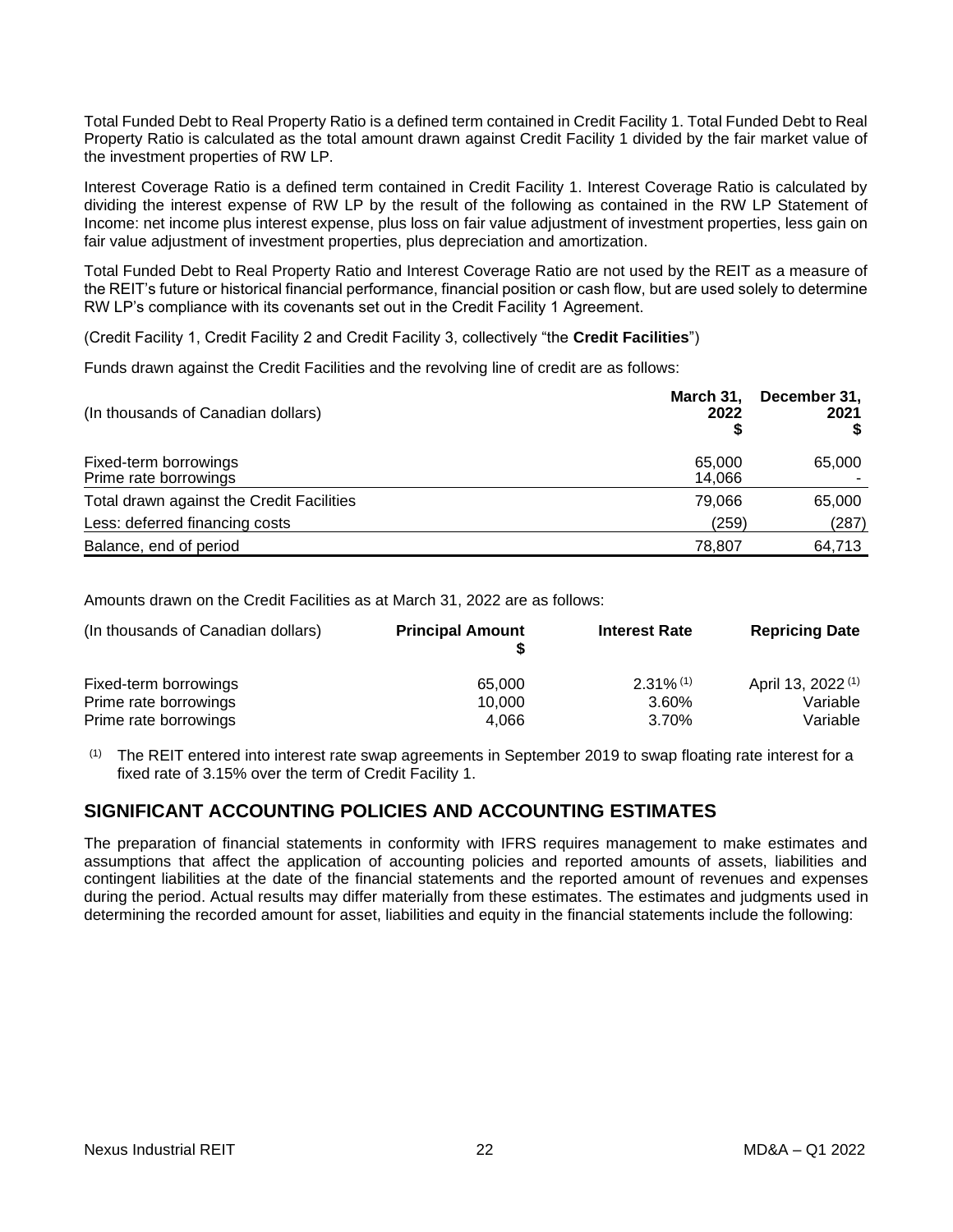### *Valuation of investment properties*

Fair value is determined with reference to external valuations and internal valuations based on the direct income capitalization method. The critical assumptions and estimates used by management and external valuations when determining the fair value of investment properties are stabilized net rental income and capitalization rates (see note 4 of the condensed consolidated interim financial statements). Management determines fair value internally utilizing financial information, external market data and capitalization rates determined by reference to third party appraisals and reports published by industry experts including commercial real estate brokerages. The REIT also applies judgment in determining whether the properties it acquires are considered to be asset acquisitions or business combinations. As at March 31, 2022, a 0.25% increase in the weighted average capitalization rate would result in a decrease of approximately \$76.8 million in the determination of the fair value of the investment properties. A 0.25% decrease in the weighted average capitalization rate would result in an increase of approximately \$84.3 million in the determination of the fair value of the investment properties.

#### *Unit options*

The estimates used when determining the fair value of unit-based compensation are the average expected unit option holding period, the average expected volatility rate and the average risk-free interest rate. For vested options, the average expected holding period is estimated to be half of the remaining contractual life of the option. For unvested options, the average expected unit option holding period is estimated to be the period until the options vest plus half of the period from vesting to expiry. The average expected volatility rate is estimated based on the historical volatility of comparable companies over a period of time approximating the average expected unit option holding period. The average risk-free interest rate is based on Government of Canada bonds with terms consistent with the average expected unit option holding period.

### <span id="page-22-0"></span>**STANDARDS ISSUED BUT NOT YET EFFECTIVE**

There are pending changes to IFRS which are not yet effective for the current period and have not been applied in the preparation of the REIT's condensed consolidated interim financial statements:

### **IAS 1, Classification of Liabilities as Current or Non-Current**

<span id="page-22-1"></span>On January 23, 2020, the IASB issued "Classification of Liabilities as Current or Non-Current (Amendments to IAS 1)". The amendments clarify that the classification of liabilities as current or non-current should be based on rights that are in existence at the end of the reporting period. The amendments also clarify the definition of "settlement" and provide situations which would be considered as a settlement of a liability. The amendments are effective January 1, 2023, with earlier application permitted. The REIT is currently evaluating the impact of these amendments on its condensed consolidated interim financial statements.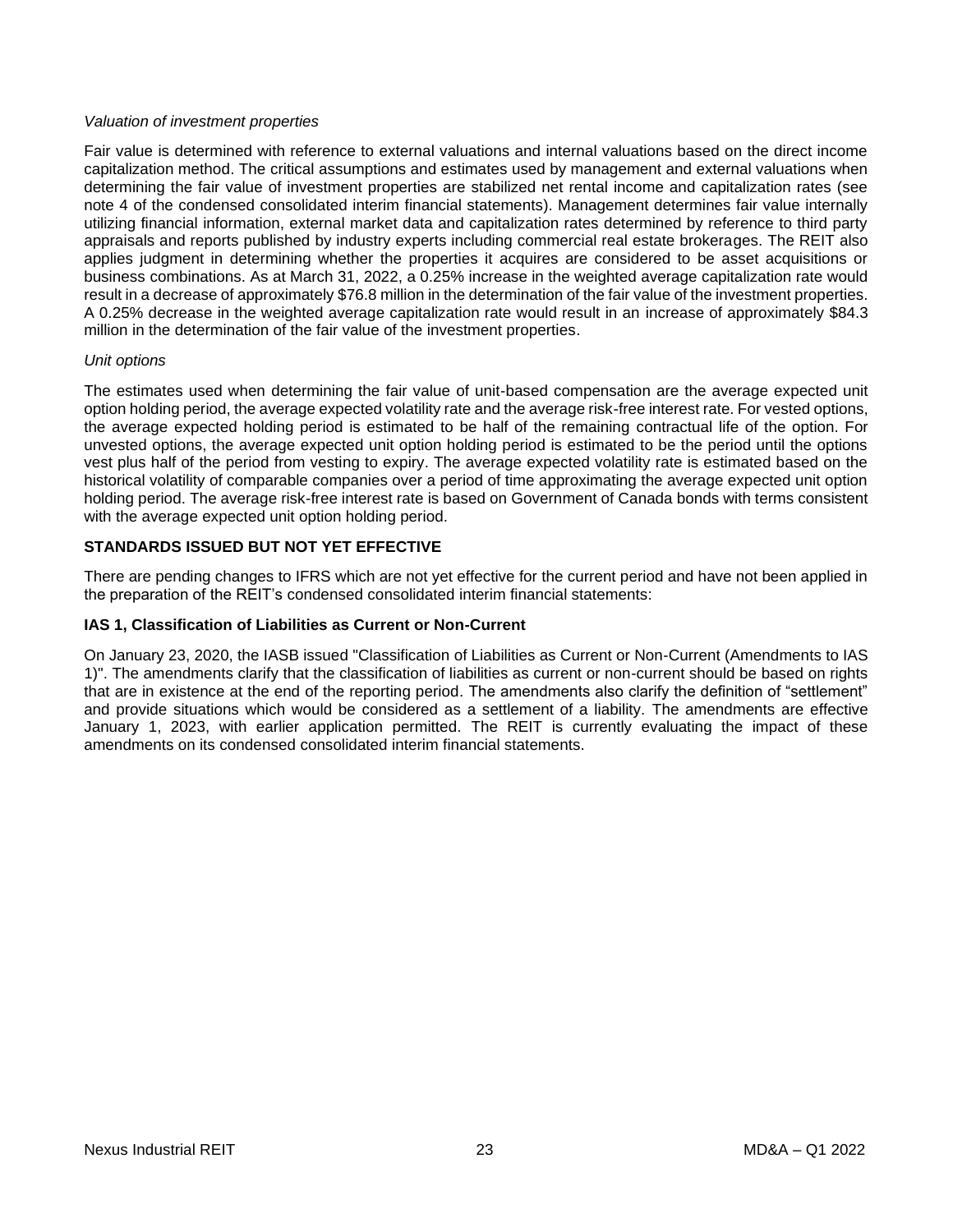## **DISCLOSURE CONTROLS AND PROCEDURES AND INTERNAL CONTROL OVER FINANCIAL REPORTING**

The REIT's Chief Executive Officer and Chief Financial Officer are responsible for establishing and maintaining disclosure controls and procedures ("DC&P") and internal controls over financial reporting ("ICFR") as those terms are defined in National Instrument 52-109 *Certification of Disclosers in Issuers' Annual and Interim Filings*.

The Chief Executive Officer and the Chief Financial Officer of the REIT have evaluated and determined that, as of March 31, 2022:

- the design of DC&P was appropriate to provide reasonable assurance that material information is made known to us by others in a timely manner and that information required to be disclosed by the REIT is recorded, processed, summarized, and reported within the time periods specified in securities legislation; and
- the design of ICFR was appropriate to provide reasonable assurance regarding the reliability of the REIT's financial reporting and the preparation of financial statements for external purposes in accordance with IFRS.

There were no changes in the REIT's design of internal controls over financial reporting in the three months ended March 31, 2022 that materially affected or are likely to materially affect, the REIT's internal controls over financial reporting.

## <span id="page-23-0"></span>**FINANCIAL INSTRUMENTS AND RISKS AND UNCERTAINTIES**

#### *Real property ownership and tenant risk*

All real property investments are subject to elements of risk. The value of real property and any improvements thereto depends on the credit and financial stability of tenants and upon the vacancy rates of the property. The properties generate revenue through rental payments made by the tenants thereof. The ability to rent vacant property will be affected by many factors, including changes in general economic conditions (such as the availability and cost of mortgage funds), local conditions (such as an oversupply of space or a reduction in demand for real estate in the area), government regulations, changing demographics, competition from other available properties, and various other factors.

Upon the expiry of any lease, there can be no assurance that the lease will be renewed, or the tenant will be replaced. The terms of any subsequent lease may be less favourable to the REIT than those of an existing lease. In the event of default by a tenant, the REIT may experience delays or limitations in enforcing its rights as landlord and incur substantial costs in protecting its investment. Furthermore, at any time, a tenant may seek the protection of bankruptcy, insolvency or similar laws which could result in the rejection and termination of the lease of the tenant and, thereby, cause a reduction in the cash flows available to the REIT.

### *Competition*

The real estate business is competitive. Numerous developers, managers and owners of properties compete with the REIT when seeking tenants. Some of the competing properties may be better located than the REIT's properties. The existence of competition could have an impact on the REIT's ability to lease its properties and could have an impact on the rents that can be charged. The REIT is subject to competition for suitable real property investments and a number of these competitors have greater financial resources than those of the REIT. There is a risk that continuing increased competition for real property acquisitions may increase purchase prices to levels that are not accretive.

#### *Fixed costs and increased expenses*

The REIT incurs a number of fixed costs which must be paid throughout its ownership of real property, regardless of whether its properties are producing income. Fixed costs include utilities, property taxes, maintenance costs, mortgage payments, insurance costs, and related costs.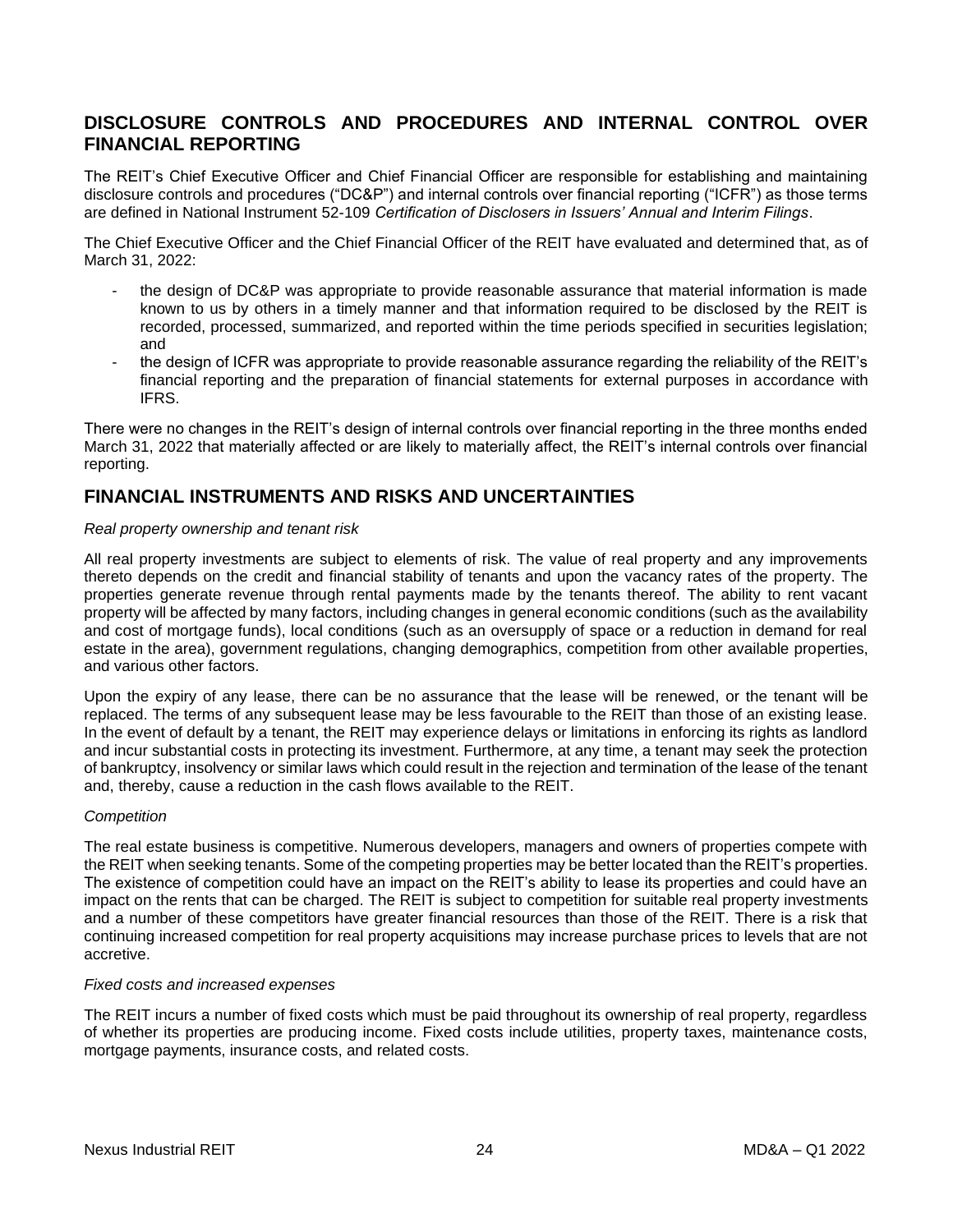#### *General uninsured risks*

The REIT carries comprehensive general liability, fire, flood, extended coverage and rental loss insurance with customary policy specifications, limits and deductibles. There can be no assurance, however, that claims in excess of the insurance coverage or claims not covered by the insurance coverage will not arise or that the liability coverage will continue to be available on acceptable terms.

#### *Environmental and litigation risk*

The REIT is subject to federal, provincial and local environmental regulations that apply generally to the ownership of real property and the operation of commercial properties. If it fails to comply with those laws, the REIT could be subject to significant fines or other governmental sanctions. Under various federal, provincial and local laws, ordinances and regulations, an owner or operator of real estate may be required to investigate and clean up hazardous or toxic substances or petroleum product releases at a facility and may be held liable to a governmental entity or to third parties for property damage and for investigation and clean-up costs incurred by such parties in connection with contamination. Such liability may be imposed whether or not the owner or operator knew of, or was responsible for, the presence of these hazardous or toxic substances. The cost of investigation, remediation or removal of such substances may be substantial, and the presence of such substances, or the failure to properly remediate such substances, may adversely affect the REIT's ability to sell or rent such facility or to borrow using such facility as collateral. In order to assess the potential for liabilities arising from the environmental condition at the REIT's properties, the REIT may obtain or examine environmental assessments prepared by environmental consulting firms. The environmental assessments received in respect of the investment properties have not revealed, nor is the REIT aware of, any environmental liability that the REIT believes will have a material adverse effect on it.

In addition, in connection with the ownership, operation and management of real properties, the REIT could potentially be liable for property damage or injuries to persons and property. In the normal course of the REIT's operations, it may become involved in, named as a party to or the subject of, various legal proceedings, including regulatory proceedings, tax proceedings and legal actions relating to personal injuries, property damage, property taxes, land rights, the environment and contract disputes.

#### *Credit risk*

Credit risk is the risk that one party to a financial instrument will cause a loss to another party by failing to settle its obligations. The REIT is subject to credit risk with respect to its cash deposited with financial institutions and tenant and other receivables. As at March 31, 2022, one tenant accounted for approximately 13% of the REIT's base rental income, resulting in a concentration of credit risk. The REIT monitors the creditworthiness of its tenants on an ongoing basis. The REIT mitigates credit risk by monitoring the credit ratings of the institutions holding the REIT's deposits. The REIT has examined its tenant receivables for indications of impairment. The tenant receivables default rate of the REIT is less than 0.5%.

### *COVID-19*

COVID-19 has resulted in government mandated shutdowns, and an economic slowdown which are creating financial difficulties for tenants. While government plans have been put in place to support businesses through the COVID-19 pandemic, a deterioration in the economy may impact the ability of tenants to meet their obligations under their leases. The REIT continues to assess the effect of economic conditions on the creditworthiness of its tenants. As part of this assessment, the REIT reviews contractual rent receivables on a regular basis and reduces carrying amounts through the use of an allowance for expected credit losses recognizing the amount of any loss in the condensed consolidated interim statements of income and comprehensive income within property expenses.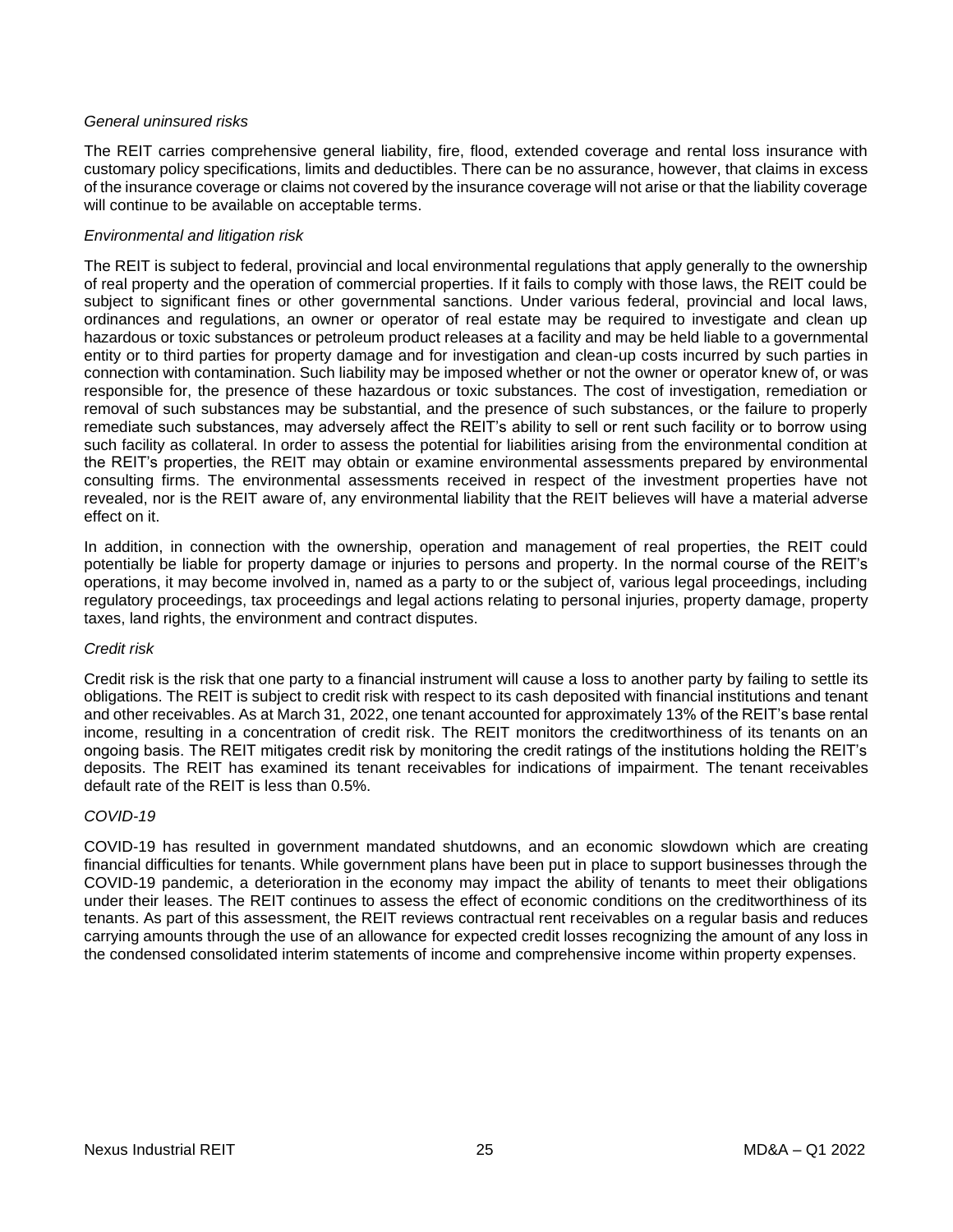## *Liquidity risk*

Liquidity risk is the risk that the REIT will not have the financial resources required to meet its financial obligations as they come due. The REIT manages this risk by ensuring it has sufficient cash on hand or borrowing capacity to meet obligations as they come due by forecasting cash flows from operations, cash required for investing activities and cash from financing activities. As at March 31, 2022, the REIT had cash of \$6.6 million (December 31, 2021 - \$82.3 million), mortgages payable of \$750.3 million (December 31, 2021 - \$612.8 million), a balance of \$79.1 million drawn against the Credit Facilities (December 31, 2021 - \$65 million) and accounts payable and other liabilities of \$36.9 million (December 31, 2021 - \$35.5 million). The REIT had a working capital deficit of \$29.1 million as at March 31, 2022 (December 31, 2021 - \$10.3 million surplus). Excluding the current portion of mortgages payable of \$43.7 million, liabilities associated with assets held for sale of \$24.3 million, and assets held for sale of \$54.9 million, working capital would be a deficit of \$16.0 million. The REIT expects that it will be able to refinance the mortgages on their maturities. The REIT has access to undrawn funds under the Credit Facilities and expects to generate sufficient cash from operations to satisfy its financial liabilities as they come due.

The contractual maturities and repayment obligations of the REIT's financial liabilities are as follows:

| (In thousands of<br>Canadian dollars) | <b>Accounts</b><br>payable<br>and<br>other<br><b>liabilities</b><br>S | Lease<br>liabilities<br>S | <b>Credit</b><br><b>Facilities</b><br>principal<br>repayment<br>ъ | Interest on<br>fixed<br>portion of<br><b>Credit</b><br><b>Facilities</b> | <b>Mortgages</b><br>payable | Mortgage<br>interest | <b>Total</b><br>S |
|---------------------------------------|-----------------------------------------------------------------------|---------------------------|-------------------------------------------------------------------|--------------------------------------------------------------------------|-----------------------------|----------------------|-------------------|
| Remainder of 2022                     | 24,636                                                                | 450                       | 14,066                                                            | 1,536                                                                    | 39,471                      | 17.537               | 97,696            |
| 2023                                  | 960                                                                   | 609                       |                                                                   | 2,048                                                                    | 68,182                      | 21.499               | 93,298            |
| 2024                                  | 992                                                                   | 582                       | 65,000                                                            | 1,536                                                                    | 61,026                      | 19.223               | 148,359           |
| 2025                                  | 1,026                                                                 | 604                       |                                                                   | ۰                                                                        | 77,928                      | 17,003               | 96,561            |
| 2026                                  | 1,060                                                                 | 609                       |                                                                   | $\overline{\phantom{a}}$                                                 | 99.785                      | 16.349               | 117,803           |
| Thereafter                            | 5.294                                                                 | 26.561                    |                                                                   | $\overline{\phantom{a}}$                                                 | 403.945                     | 47.848               | 483,648           |
|                                       | 33,968                                                                | 29,415                    | 79,066                                                            | 5,120                                                                    | 750,337                     |                      | 139,459 1,037,365 |

### *Interest rate risk*

Interest rate risk is the risk that the fair value or future cash flows of a financial instrument will fluctuate due to changes in market interest rates. There is a risk that the REIT may not be able to renegotiate its mortgages and Credit Facilities at maturity on terms as favourable as the existing mortgages payable and credit facilities. As at March 31, 2022, there was a total of \$264.2 million (December 31, 2021 - \$182.3 million) of mortgage and credit facilities borrowings which bear interest at floating bankers' acceptance or Canadian prime rates plus a fixed spread. There is a risk that prevailing interest rates could increase, and those increases could be significant. The REIT mitigates interest rate risk by maintaining reasonable levels of debt to investment property value and aims to structure new debt to stagger the maturities to ensure that the majority of debt does not come due for repayment in any one particular year. As at March 31, 2022, the REIT has interest rate swap agreements totalling \$250.1 million (2021 - \$182.3 million) to mitigate interest rate risk arising from floating rate debt.

The REIT is a party to interest rate swap agreements to swap floating rate interest for fixed rate interest over the terms of certain mortgages and over the term of Credit Facility 1. The interest rate swap agreements expire coterminous with the maturity of the corresponding mortgages and Credit Facility 1.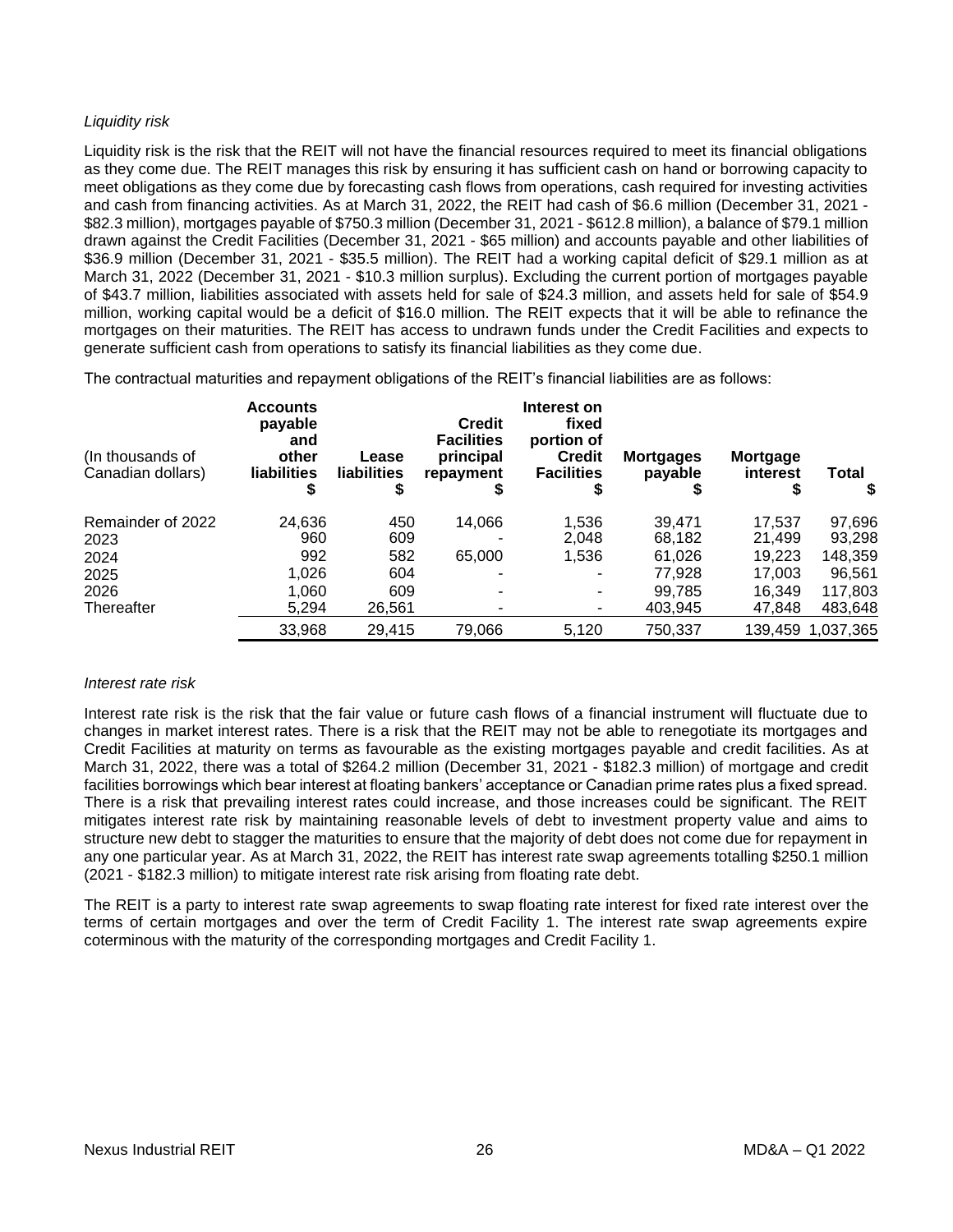The following table presents relevant information on interest rate swap agreements:

(In thousands of Canadian dollars)

| date              | <b>Effective</b><br><b>Transaction fixed interest</b><br>rate | <b>Maturity date</b> | Original<br>principal<br>amount<br>5 | Outstanding<br>amount<br>\$ | <b>Fair value</b><br>5 |
|-------------------|---------------------------------------------------------------|----------------------|--------------------------------------|-----------------------------|------------------------|
|                   |                                                               |                      |                                      |                             |                        |
| <b>April 2019</b> | 3.67%                                                         | April 24, 2024       | 12,000                               | 11,363                      | (140)                  |
| <b>April 2019</b> | 3.74%                                                         | April 24, 2026       | 12,500                               | 11,846                      | (253)                  |
| <b>April 2019</b> | 3.87%                                                         | April 24, 2029       | 12,500                               | 11,864                      | (278)                  |
| September 2019    | 3.15%                                                         | September 13, 2024   | 65,000                               | 65,000                      | (1,703)                |
| November 2020     | 2.82%                                                         | November 2, 2027     | 7,650                                | 7.364                       | (603)                  |
| December 2020     | 3.61%                                                         | December 1, 2025     | 18.500                               | 17,917                      | (1,036)                |
| December 2020     | 3.35%                                                         | December 30, 2030    | 15.000                               | 14,544                      | (1, 584)               |
| April 2021        | 3.08%                                                         | April 1, 2026        | 19,750                               | 19,262                      | (797)                  |
| November 2021     | 3.69%                                                         | June 1, 2028         | 22,600                               | 22,354                      | (35)                   |
| February 2022     | 3.28%                                                         | February 23, 2032    | 29,500                               | 29,500                      | (675)                  |
| February 2022     | 3.28%                                                         | February 23, 2032    | 20,000                               | 20,000                      | (458)                  |
| <b>March 2022</b> | 3.41%                                                         | March 1, 2027        | 17,800                               | 17,800                      | (426)                  |
| <b>March 2022</b> | 3.76%                                                         | April 1, 2025        | 1,500                                | 1,293                       | (24)                   |
|                   |                                                               |                      | 254.300                              | 250,107                     | (8,012)                |

## <span id="page-26-0"></span>**COMMITMENTS**

## **Development Management Agreement**

On March 16, 2020, the REIT entered into a development management agreement (the "DMA") with the vendor of the REIT's Richmond, BC property (the "Developer"). Pursuant to the DMA, the REIT is redeveloping approximately 60,000 square feet previously occupied by an industrial tenant (the "Redevelopment"). The Developer is managing the Redevelopment and has secured new tenants for the space, and the REIT has entered into lease agreements with these tenants. The REIT is responsible for the costs of the Redevelopment, which have been capped at \$6.1 million, including leasing costs, tenant incentives, and construction costs (collectively the "Capped Redevelopment Costs").

The DMA also contemplates that the REIT will also construct an approximately 70,000 square foot addition at the property (the "Addition"). The REIT will be responsible for costs of the construction and has paid a development management fee in the amount of \$3,000 in respect of the Addition. The Developer will secure tenants and manage the construction.

Pursuant to the DMA, the REIT will split the value enhancement of the property, measured as the difference between the fair value of the property following completion of each of the Redevelopment and the Addition, less the REIT's total cost of the property. The REIT's total cost of the property will be measured as the REIT's original acquisition cost plus the Capped Redevelopment Costs and costs of the Addition (inclusive of construction costs, tenant incentives, leasing costs, and development management fees). The first \$20.0 million of value enhancement will be for the benefit of the REIT. The next \$20 million of value enhancement will be for the benefit of the Developer. Any value enhancement in excess of \$40 million will be split equally between the REIT and the Developer.

Based on external appraisals for the property and the settlement mechanism per the DMA, and subject to certain adjustments, the Developer's share of value enhancement through to completion of the Redevelopment is estimated at \$32.3 million, not including any value enhancement related to the Addition, of which \$27.97 million was settled and \$4.3 million remains to be settled at March 31, 2022. Provided certain conditions are met, the REIT may satisfy its obligation to split the value enhancement with the Developer by issuing Class B LP Units valued at the greater of \$9.20 per unit and a price per unit that is no less than the maximum allowable discounted price in accordance with Toronto Stock Exchange rules.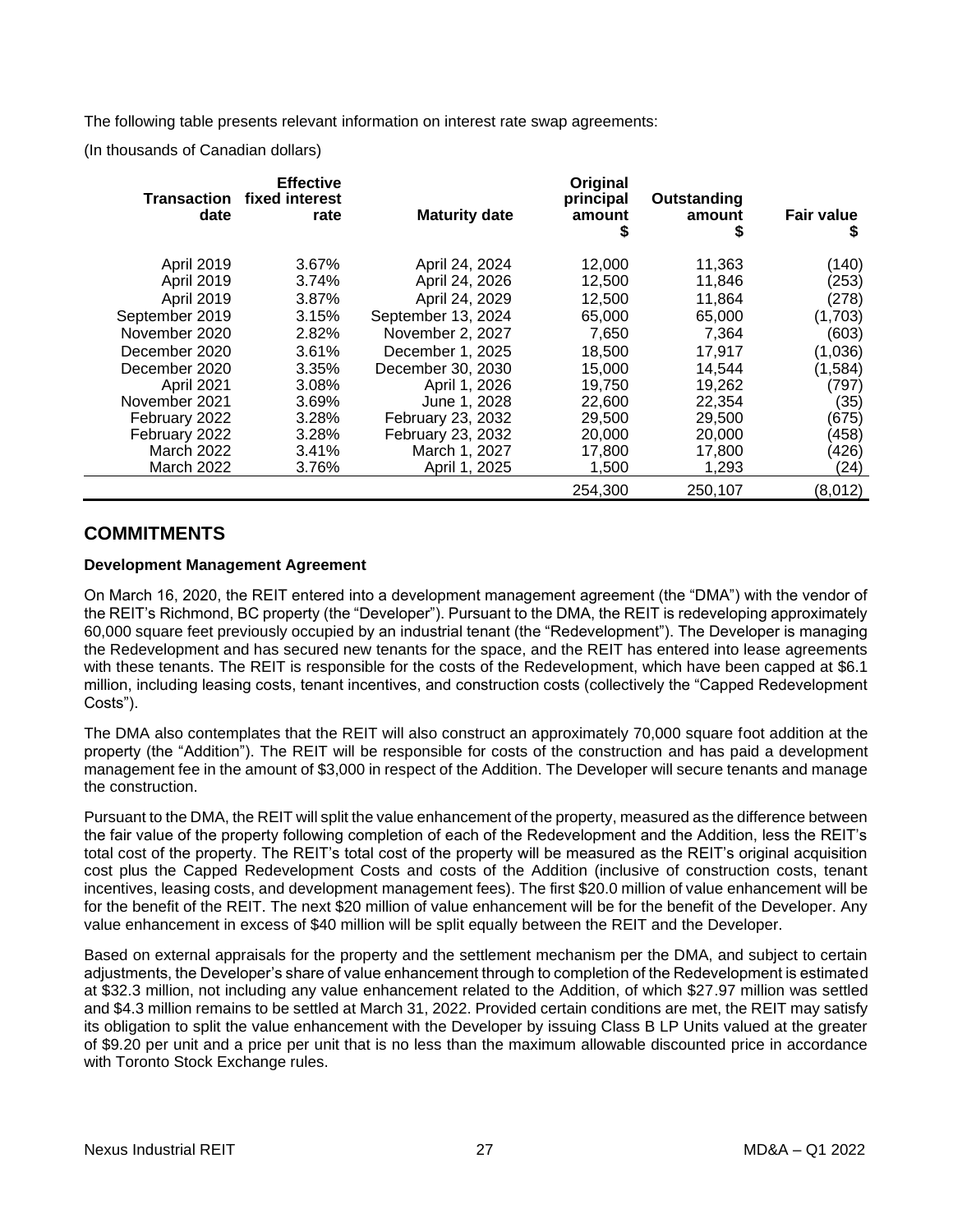## **Other**

The REIT has guaranteed the borrowings of a limited partnership in which the REIT has an investment. The debt guaranteed has a principal amount of \$17.5 million and is secured by development land owned by the limited partnership.

## <span id="page-27-0"></span>**OUTSTANDING UNIT DATA**

The following table presents the changes in unitholders' equity for the period ended March 31, 2022:

| (In thousands of Canadian dollars)                                                                                                                                                                                 | <b>Units (000s)</b>         | Amount                            |
|--------------------------------------------------------------------------------------------------------------------------------------------------------------------------------------------------------------------|-----------------------------|-----------------------------------|
| Balance - January 1, 2022                                                                                                                                                                                          | 57,303                      | 536,883                           |
| Units issued under distribution reinvestment plan<br>Units issued under Option Plan<br>Units issued under Incentive Plan<br>Units issued under Employee Purchase Plan<br>Class B LP Units exchanged for REIT Units | 67<br>59<br>36<br>15<br>455 | 777<br>760<br>461<br>176<br>5,940 |
| Balance – March 31, 2022                                                                                                                                                                                           | 57.935                      | 544,997                           |

As at May 12, 2022, a total of approximately 57,952,000 REIT Units and 20,773,000 Class B LP Units were issued and outstanding.

## <span id="page-27-1"></span>**DISTRIBUTIONS**

The REIT currently pays a monthly distribution of \$0.05333 per unit, representing \$0.64 per unit on an annualized basis. Total distributions declared with respect to REIT Units in the three months ended March 31, 2022 amounted to \$9.2 million (2021 - \$4.8 million).

In accordance with National Policy 41-201, "Income Trusts and Other Offerings", the REIT is required to provide the following information:

| (In thousands of Canadian dollars)                                                                 | <b>Three Months</b><br>ended March 31,<br>2022<br>\$ | Year ended<br>December 31,<br>2021 | Year ended<br>December 31,<br>2020 | Year ended<br>December 31,<br>2019<br>S |
|----------------------------------------------------------------------------------------------------|------------------------------------------------------|------------------------------------|------------------------------------|-----------------------------------------|
| Cash generated from operating activities                                                           | 4,038                                                | 24,995                             | 24,349                             | 23,347                                  |
| Net income<br>Actual cash distributions paid or payable                                            | 18,064                                               | 93,539                             | 35,235                             | 42,388                                  |
| during the period $(1)$<br>Excess (shortfall) of cash flows from<br>operating activities over cash | 9.207                                                | 25,082                             | 17.246                             | 16,007                                  |
| distributions paid                                                                                 | (5, 169)                                             | (87)                               | 7,103                              | 7,340                                   |
| Excess of net income over cash<br>distributions paid                                               | 8,857                                                | 68.457                             | 17.989                             | 26,381                                  |

 $(1)$  Actual cash distributions paid or payable includes all distributions declared payable to holders of REIT Units and excludes distributions declared payable to holders of Class B LP Units during the period. Actual cash distributions paid or payable is unadjusted for distributions settled through the issuance of REIT Units under the distribution reinvestment plan. Of distributions declared in the three months ended March 31, 2022, \$0.8 million was settled through the issuance of REIT Units under the distribution reinvestment plan.

Net income for the three months ended March 31, 2022 of \$18.1 million exceeded actual cash distributions paid or payable for the three months ended March 31, 2022 of \$9.2 million by \$8.9 million. Net income excluding non-cash fair value adjustments of investment properties, Class B LP Units, unit options, restricted share units and derivative financial instruments totalling \$6.5 million and excluding other income of \$0.4 million was \$11.1 million for the three months ended March 31, 2022, which exceeded actual cash distributions paid or payable by \$1.9 million.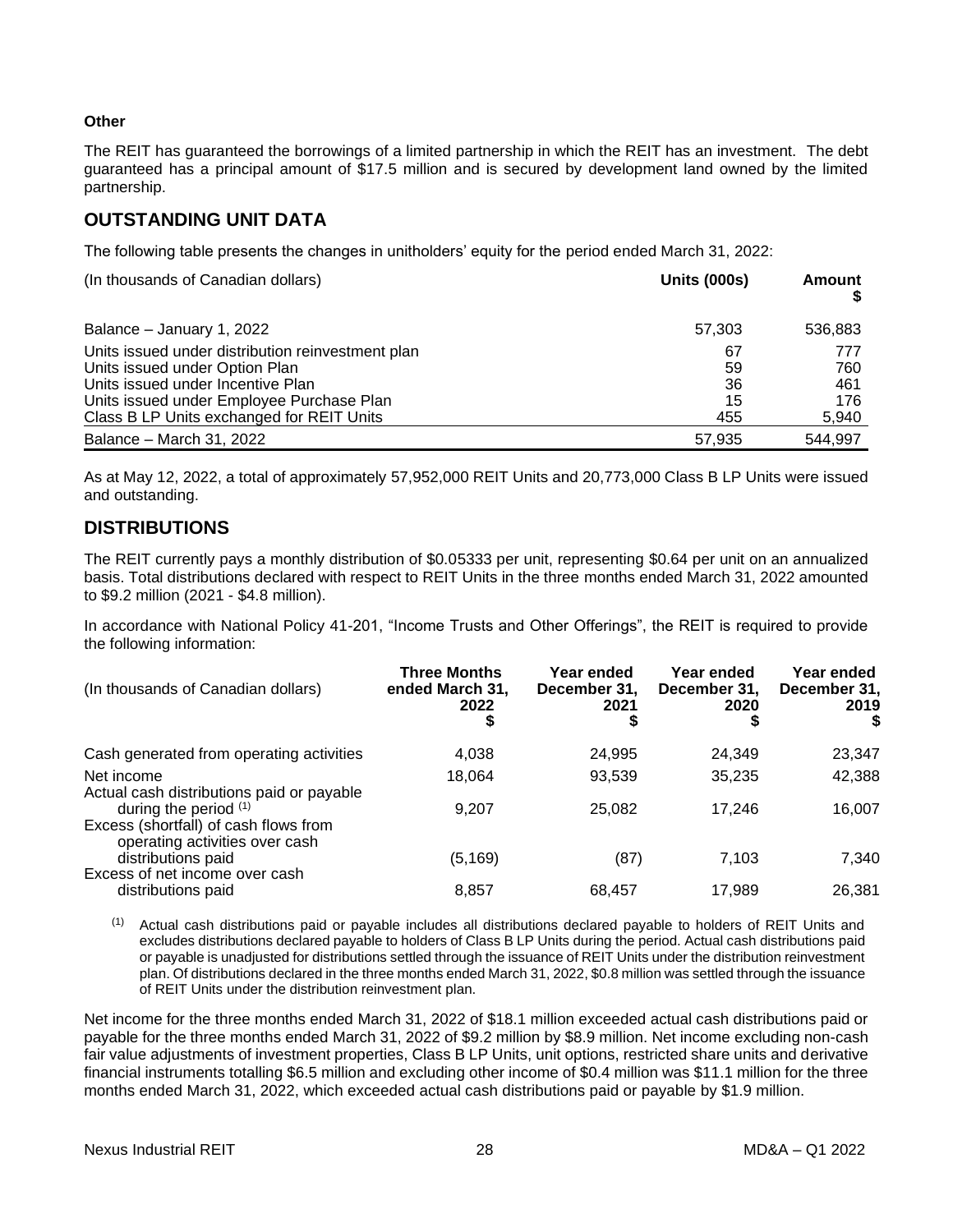For the three months ended March 31, 2022, cash generated from operating activities was \$5.2 million less than actual cash distributions paid or payable. Excluding changes in non-cash working capital, other non-current assets, restricted cash and other non-current liabilities of \$7.1 million, cash generated from operating activities exceeded actual cash distributions paid or payable by \$1.9 million.

## <span id="page-28-0"></span>**DISTRIBUTION REINVESTMENT PLAN**

The REIT adopted a distribution reinvestment plan ("DRIP") on February 20, 2014, pursuant to which resident Canadian unitholders are entitled to elect to have all or some of the cash distributions of the REIT automatically reinvested in additional units at a price per unit calculated by reference to the weighted average of the trading price for the units for the five trading days immediately preceding the relevant distribution date. Eligible unitholders who so elect will receive a bonus distribution of units equal to 4% of each distribution that was reinvested by them under the DRIP. During the period ended March 31, 2022, 67,008 units (2021 – 73,836 units) were issued under the DRIP for a stated value of \$0.8 million (2021 - \$0.6 million).

# <span id="page-28-1"></span>**RELATED PARTY TRANSACTIONS**

For the three-month period ended March 31, 2022, trustee retainer fees in the amount of \$0.119 million were expensed (2021 - \$0.044 million). Trustee retainer fees in the amount of \$0.119 million were accrued as at March 31, 2022 (December 31, 2021 - \$0.044 million).

Trustee meeting fees in the amount of \$nil million were expensed for the three months ended March 31, 2022 (2021 - \$0.006 million). Trustee meeting fees in the amount of \$nil were accrued as at March 31, 2022 (December 31, 2021 - \$0.006 million).

For the three-month period ended March 31, 2022, key management earned salaries and other short-term employee benefits in the amount of \$0.678 million (2021 - \$0.401 million).

On November 16, 2021, the REIT acquired an interest in a limited partnership for \$3.0 million. The REIT also indirectly, through one of its subsidiaries, guaranteed a \$17.5 million debt of the limited partnership. The limited partnership is controlled by RFA, an entity controlled by a trustee of the REIT. For the period of November 2021 to October 2022, the REIT is entitled to an annual guarantee fee of \$0.175 million and the REIT recognized \$0.043 million of this fee during the quarter.

## <span id="page-28-2"></span>**OUTLOOK**

The global supply chain continues to be impacted by COVID-19 and geopolitical instability has further impacted the Canadian economy and consumer prices. Inflationary pressures within the Canadian economy have driven increases in interest rates. Against this backdrop, industrial real estate remained very resilient and continued to strengthen during the first quarter of 2022. Rental rates continue to increase in many of the markets in which the REIT is present. The increase is driven by limited vacancy, under-supply, and unprecedented demand for warehouse and logistics space – a by-product of the pandemic which accelerated structural changes in the distribution of goods. The REIT expects these industrial real estate trends to continue through 2022.

The REIT's investment property portfolio is industrial real estate focused and the portfolio is 97% occupied. During the remainder of 2022 the REIT expects to benefit from the positive rental fundamentals in the markets in which it has lease expires.

The Bank of Canada has increased its overnight rate by 75 basis points so far this year and further rate increases are anticipated. 5-year and 10-year Government of Canada benchmark bond yields have also increased from 1.4% and 1.6%, respectively, at the beginning of the year, to approximately 2.8% and 3.0% as of the date of this report. The REIT continues to monitor developments in debt markets, and has been able to manage recent acquisition financing in a rising interest rate market and maintain the weighted average interest rate on its mortgage debt during Q1.

The REIT has \$24.5 million dollars of mortgage debt with a weighted average interest rate of 3.17% maturing over the remainder of 2022. In 2023, \$48.9 million of mortgages with a weighted average interest rate of 4.26% will mature, and in 2024, \$43.3 million of mortgages with a weighted average interest rate of 3.68% will mature.